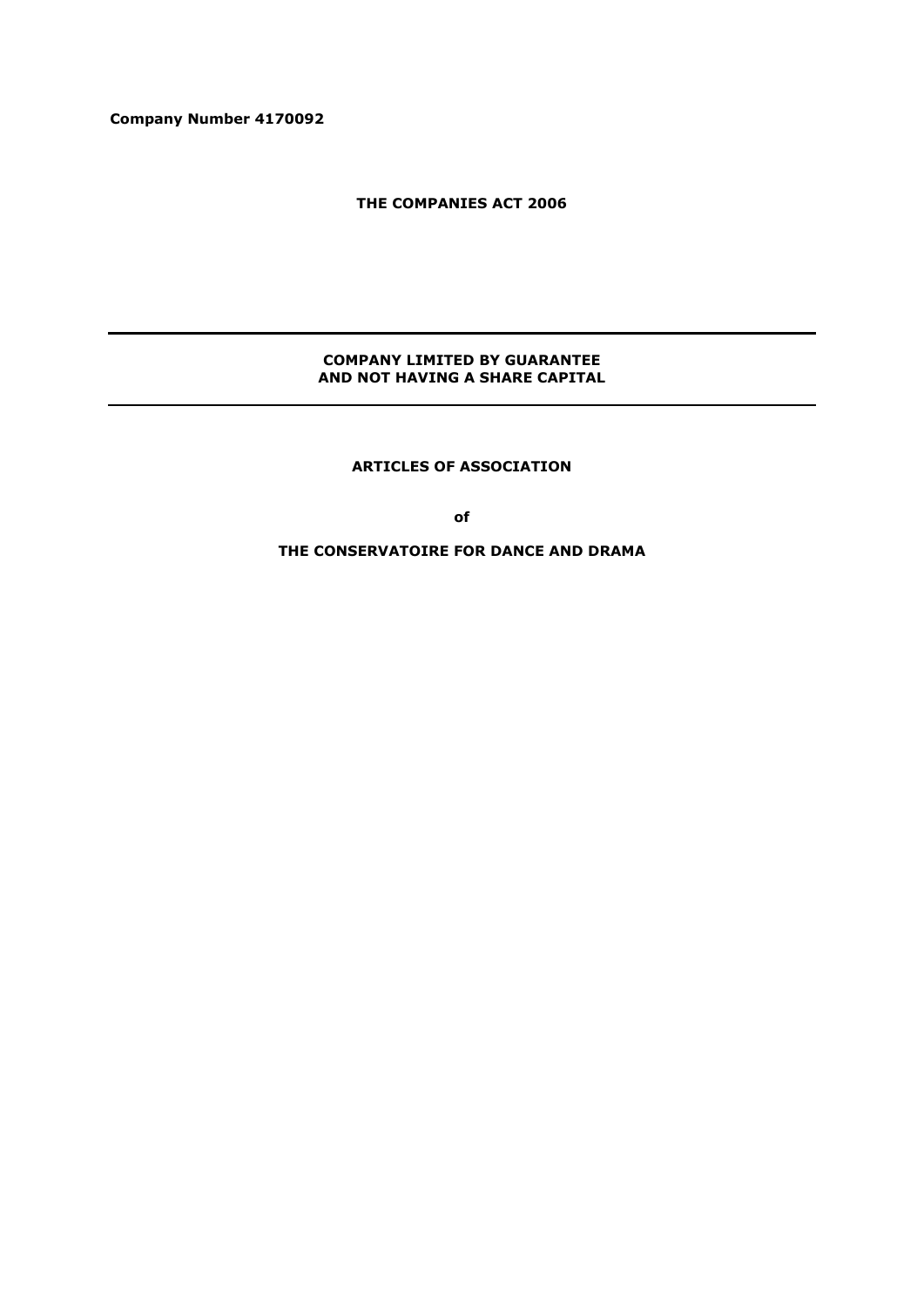#### **Company Number 4170092**

#### **THE COMPANIES ACTS 1985 TO 2006**

#### **COMPANY LIMITED BY GUARANTEE AND NOT HAVING A SHARE CAPITAL**

## **ARTICLES OF ASSOCIATION**

#### **of**

#### **CONSERVATOIRE FOR DANCE AND DRAMA**

#### **NAME**

1. The name of the Company is "The Conservatoire for Dance and Drama" (hereinafter called "The Conservatoire").

#### **REGISTERED OFFICE**

2. The registered office of The Conservatoire is to be situated in England and Wales.

#### **OBJECTS**

3. The objects for which The Conservatoire are established are the advancement of education in the performing arts and ,the promotion of research in the performing arts (provided that the useful results of that research are published or otherwise disseminated) in so far as and no further than as may be charitable.

In these Articles, without limit to the generality of the phrase, "performing arts" shall include acting, dance, circus arts and musical performance, and any combination thereof and shall include activities which assist with performances of any of the performing arts, using either live or recorded media including without prejudice to the generality of the foregoing choreography, stage management, set or costume design, production and direction, and provision of education or training in any such activities. As a guide to the discharge of these objects, but not so as to extend or restrict these objects, it is declared that The Conservatoire is established primarily for the provision of assistance to its Members, Affiliates and/or Associates.

#### **POWERS**

- 4. The powers of The Conservatoire, which may be used to further the objects but not further or otherwise, shall be:
	- 4.1 to provide or secure the provision of education, training and research in the performing arts;
	- 4.2 to provide support and assistance to charitable institutions which carry out any of the activities listed in Article 3 above;
	- 4.3 to seek funding in support of its objects and to make grants, loans, or provide other financial support to institutions providing education, research, training, support and assistance of students studying any of the performing arts;
	- 4.4 to provide administrative and other support for institutions providing education, research, training, support and assistance of students studying any of the performing arts;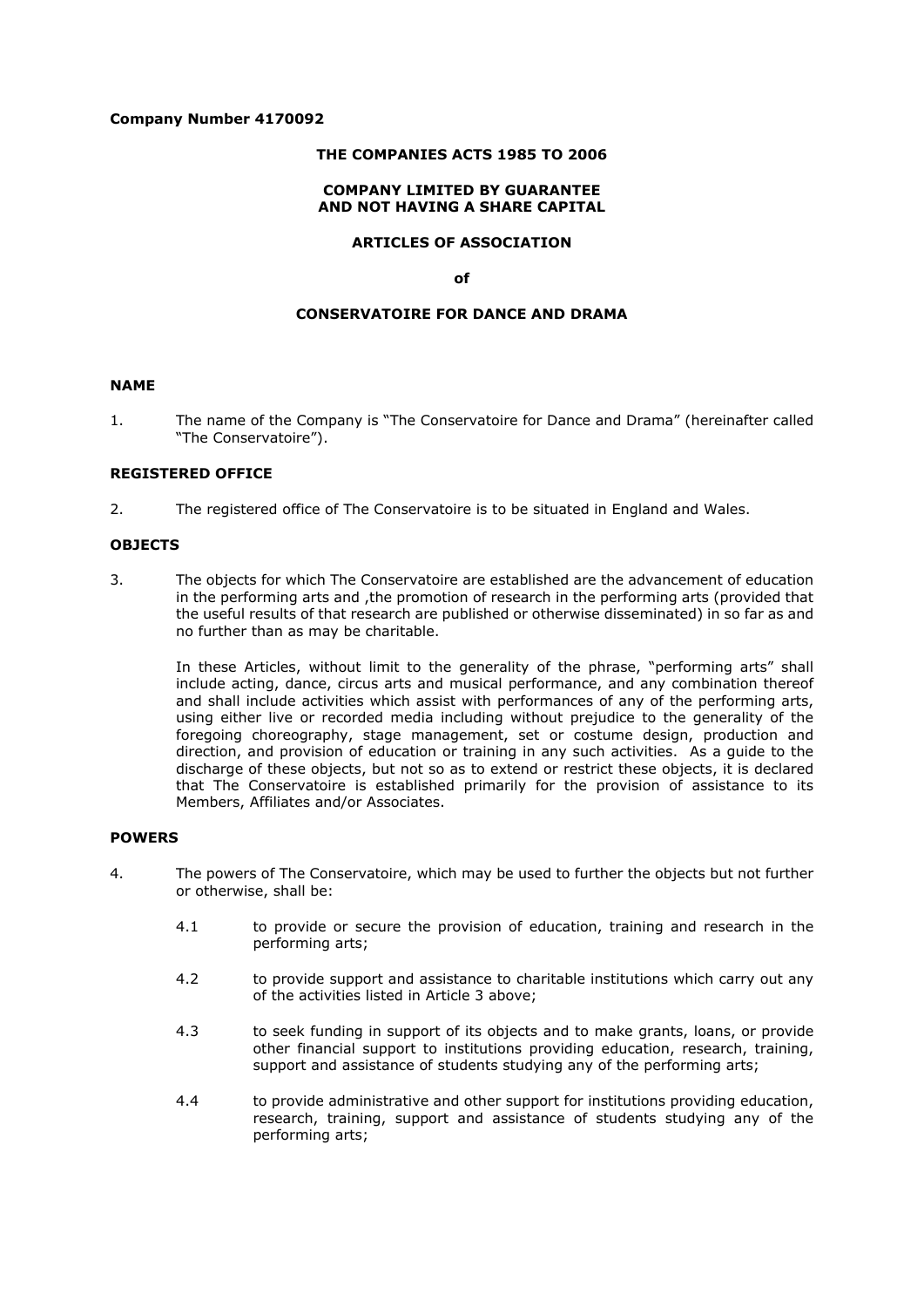- 4.5 to develop and support co-operation, collaboration and mutually beneficial links between institutions providing education, research, training, support and assistance of students studying any of the performing arts;
- 4.6 to provide facilities, goods and services to institutions providing education, research, training, support and assistance of students studying any of the performing arts or any institutions providing education, training, support and assistance of students studying any of the performing arts;
- 4.7 to register students with The Conservatoire;
- 4.8 to act as an advocate and to promote the interests of any of the performing arts;
- 4.9 to develop criteria and processes for the award of degrees or validation of such courses, programmes, and career development pathways, to consult thereon with whomsoever The Conservatoire sees fit, and to disseminate or otherwise make available, gratuitously or otherwise, information regarding these criteria and processes;
- 4.10 to recruit, appoint and train assessors to carry out and assist in the carrying out of the above award or validation;
- 4.11 subject to any necessary consents, to request, receive and determine applications for the grant of a degree or validation of courses, programmes, and other career development pathways from Members, Affiliates or Associates providing or proposing to provide such courses;
- 4.12 subject to any necessary consents to grant degrees or validation to courses, programmes, and career development pathways, and to inform any person whom The Conservatoire sees fit of any such grant or decision not to grant:
- 4.13 to take responsibility for ensuring that the roles and responsibilities of the Members, Affiliates and Associates are properly discharged with the appropriate procedures in place in the areas of appointments and conduct of their staff, their employment practices, student discipline, grievance, health and safety, freedom of speech and general issues relating to research, scholarship, teaching and courses, including admission of students, appointment and removal of internal and external examiners, policies and procedures for assessment and examination, content of curriculum, academic standards, validation and review of courses, including a monitoring role as part of the working agreement between The Conservatoire and its Members, Affiliates or Associates, consistent with any lawful requirements imposed as a condition of receipt of funds from third parties;
- 4.14 to cause to be written, printed or otherwise reproduced and disseminated, gratuitously or otherwise, reports, periodicals, magazines, books, leaflets or other documents or materials stored electronically, optically, magnetically or on paper;
- 4.15 to hold performances, exhibitions, meetings, lectures, classes, seminars, conferences and courses, either alone or with others, gratuitously or otherwise;
- 4.16 to foster and undertake research into any aspect of the objects of The Conservatoire and its work and to disseminate the results of any such research;
- 4.17 to call for, collect, review, and evaluate articles, papers, books, and the results of research conducted by any person, relevant to the provision of education; training or research, and to disseminate the same and the results of any review or evaluation;
- 4.18 to disseminate information, guidance, good practice, and new developments in education, training or research in the performing arts;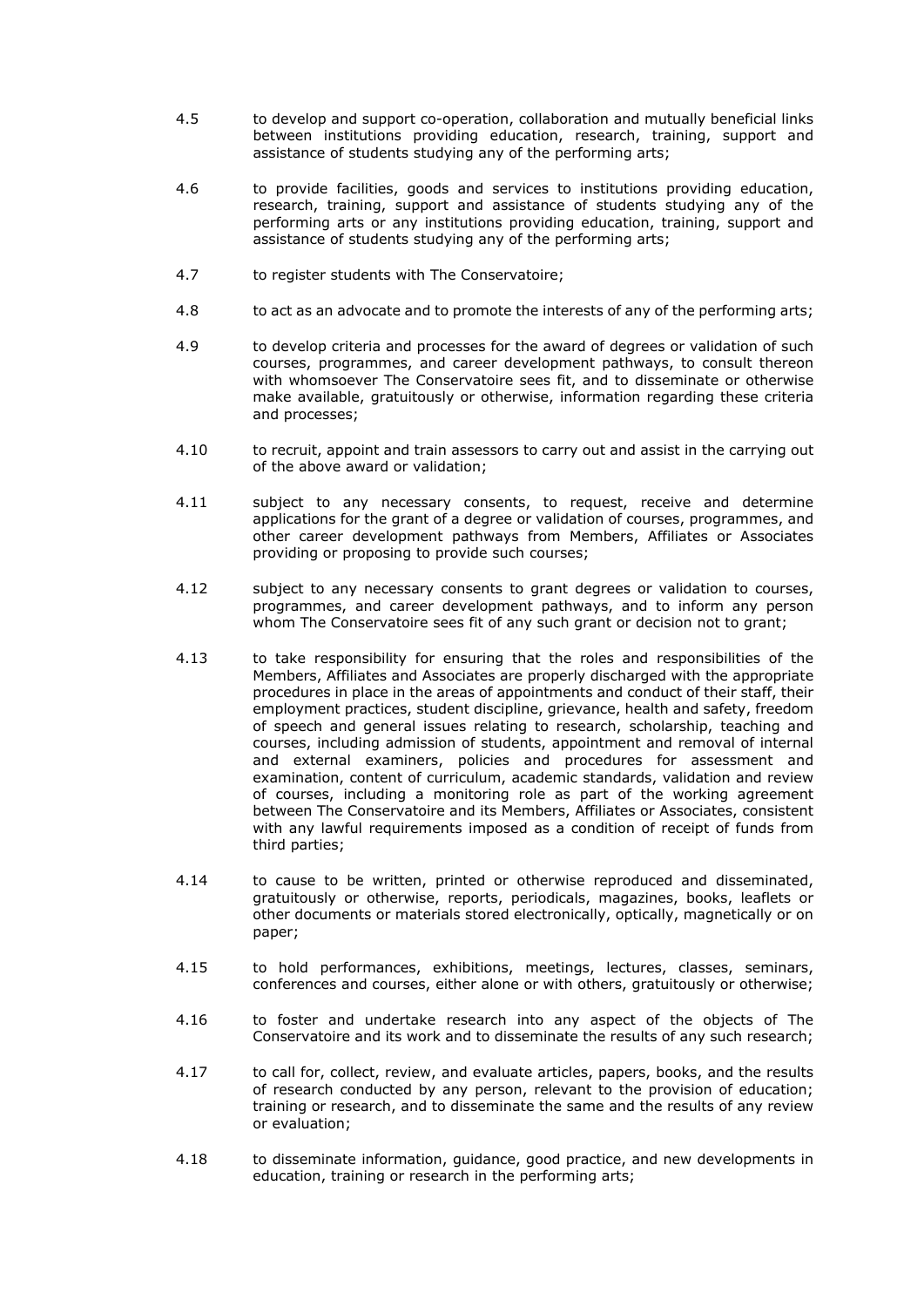- 4.19 to accept subscriptions, donations, devises and bequests of and to purchase, take on lease or in exchange, hire or otherwise acquire and hold any real or personal estate, maintain and alter any of the same as are necessary for any of the objects of The Conservatoire and (subject to such consents as may be required by law) to sell, lease or otherwise dispose of or mortgage any such real or personal estate;
- 4.20 to issue appeals, hold public meetings and take such other steps as may be required for the purpose of procuring contributions to the funds of The Conservatoire in the shape of donations, subscriptions or otherwise;
- 4.21 to draw, make, accept, endorse, discount and issue promissory notes, bills, cheques and other instruments, and to operate bank accounts;
- 4.22 subject to such consents as may be required by law to lend, borrow or raise money for the objects of The Conservatoire on such terms and on such security as may be thought fit PROVIDED THAT The Conservatoire shall not undertake any permanent trading activities for the furtherance of the objects of The Conservatoire;
- 4.23 to take and accept gifts of money, property or other assets, whether subject to any special trust or not, for any one or more of the objects of The Conservatoire;
- 4.24 to invest the moneys of The Conservatoire not immediately required for its objects in or upon such investments, securities or property as may be thought fit, subject nevertheless to such conditions (if any) and such consents (if any) as may for the time being be imposed or required by law and subject also as hereinafter provided;
- 4.25 to place any moneys of The Conservatoire not immediately required for its purposes on deposit with a bank approved by the Board of Governors of The Conservatoire;
- 4.26 to establish and support any charitable association or body and to subscribe or guarantee money for charitable purposes calculated to further the objects of The Conservatoire;
- 4.27 to employ, engage, pay or provide such persons whose services may be deemed expedient in order to carry out or promote all or any of the objects, in particular to supervise, organise, carry on the work of and advise The Conservatoire;
- 4.28 to insure and arrange insurance cover for and to indemnify its officers, servants, trustees and voluntary workers and those of its Members, Affiliates and Associates from and against all such risks incurred in the course of the performance of their duties as may be thought fit;
- 4.29 to amalgamate with any companies, institutions, societies or associations which are charitable at law and have objects altogether or mainly similar to those of The Conservatoire and prohibit the payment of any dividend or profit to and distribution of any of their assets amongst their members at least to the same extent as such payments or distributions are prohibited in the case of Members of The Conservatoire by these Articles;
- 4.30 to pay out of the funds of The Conservatoire the costs, charges and expenses of and incidental to the formation and registration of The Conservatoire;
- 4.31 to establish where necessary regional offices (whether autonomous or not);
- 4.32 to establish subsidiary companies;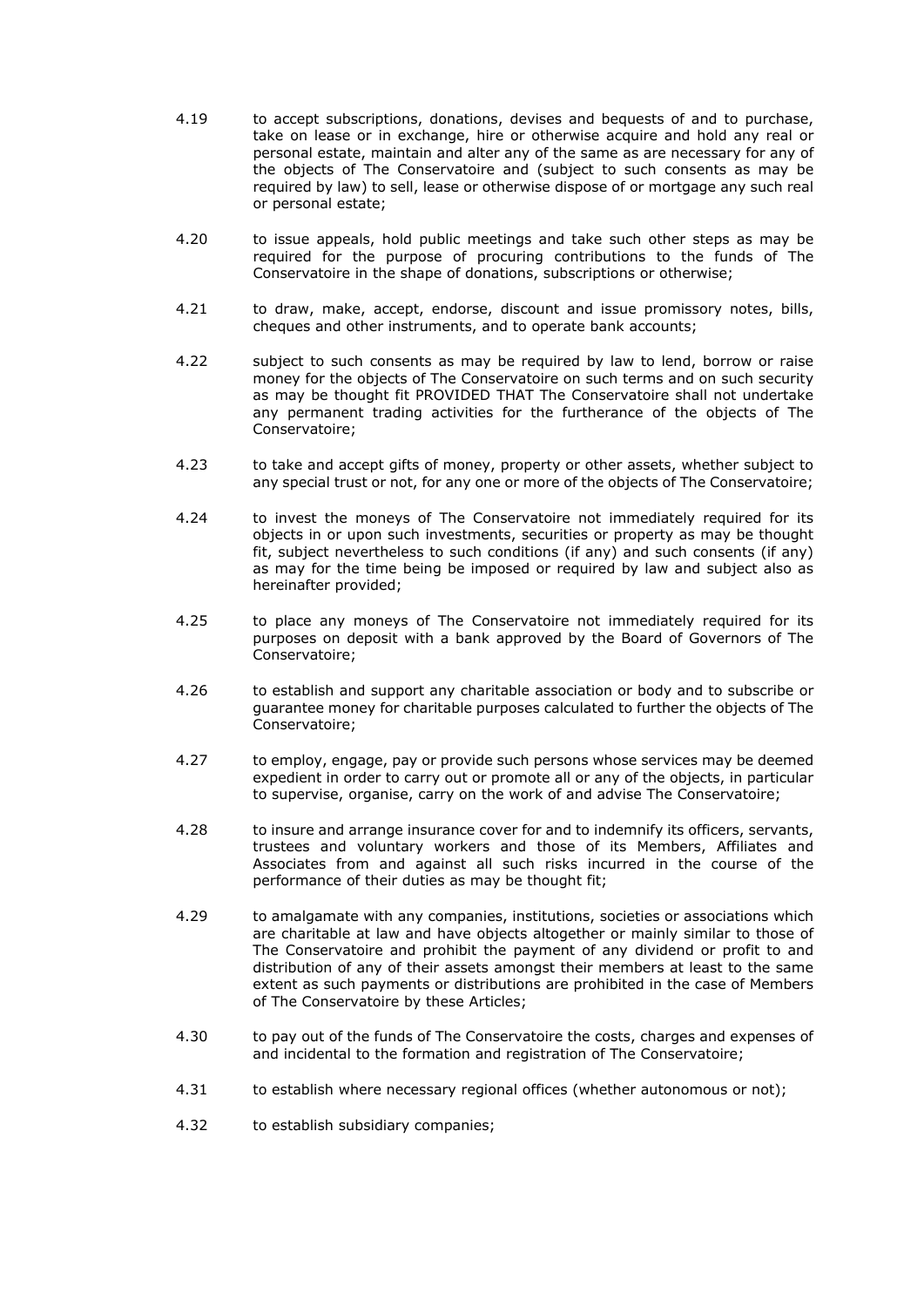- 4.33 to apply for degree awarding powers for The Conservatoire, and if such powers be granted, to award degrees, including joint degrees, in accordance with those powers formally given by the relevant granting authority(ies);
- 4.34 to apply for a Royal Charter for The Conservatoire; and
- 4.35 to do all such other lawful things as shall further the objects,

PROVIDED THAT

- (a) In case The Conservatoire shall take or hold any property which may be subject to any trusts, The Conservatoire shall only deal with or invest the same in such manner as allowed by law, having regard to such trusts;
- (b) The Conservatoire's objects shall not extend to the regulation of relations between workers and employers or organisations of workers and organisations of employers;
- (c) In case The Conservatoire shall take or hold any property subject to the jurisdiction of the Charity Commissioners for England and Wales (or equivalent bodies in Scotland and Northern Ireland), The Conservatoire shall not sell, mortgage, charge or lease the same without such authority, approval, or consent as may be required by law, and as regards any such property, the Board of Governors or governing body of The Conservatoire shall be chargeable for any such property that may come into their hands and shall be answerable and accountable for their own acts, receipts, neglects and defaults, and for the due administration of such property in the same manner and to the same extent as they would as such Board of Governors or other governing body have been if no incorporation had been effected, and the incorporation of The Conservatoire shall not diminish or impair any control or authority exercisable by the Chancery Division of the High Court of Justice or the Charity Commissioners over such Board of Governors or governing body, but they shall as regards any such property be subject jointly and separately to such control or authority as if The Conservatoire were not incorporated.

# **BOARD OF GOVERNORS**

- 5. The governing body of The Conservatoire shall be known as "the Board of Governors".
- 6. Subject to Article 7, the Board of Governors shall be constituted as follows:
	- 6.1 one person appointed by each Member to be a member of the Board of Governors, such persons to be known collectively in these Articles as "the Nominated Governors" and each as a "Nominated Governor" and so that a Nominated Governor shall be removed by a Member appointing him or her by notice to that effect;
	- 6.2 subject to Article 7, no fewer than 9 persons who have demonstrable experience in education, industrial, commercial, or employment matters, or the practice of any profession, but are in no way directly connected with any Member, such persons to be known in these Articles as "the Independent Governors";
	- 6.3 the Head of Institution;
	- 6.4 one Staff Governor who is employed or contracted by a Member School, appointed in accordance with procedures approved by the Board of Governors from time to time; and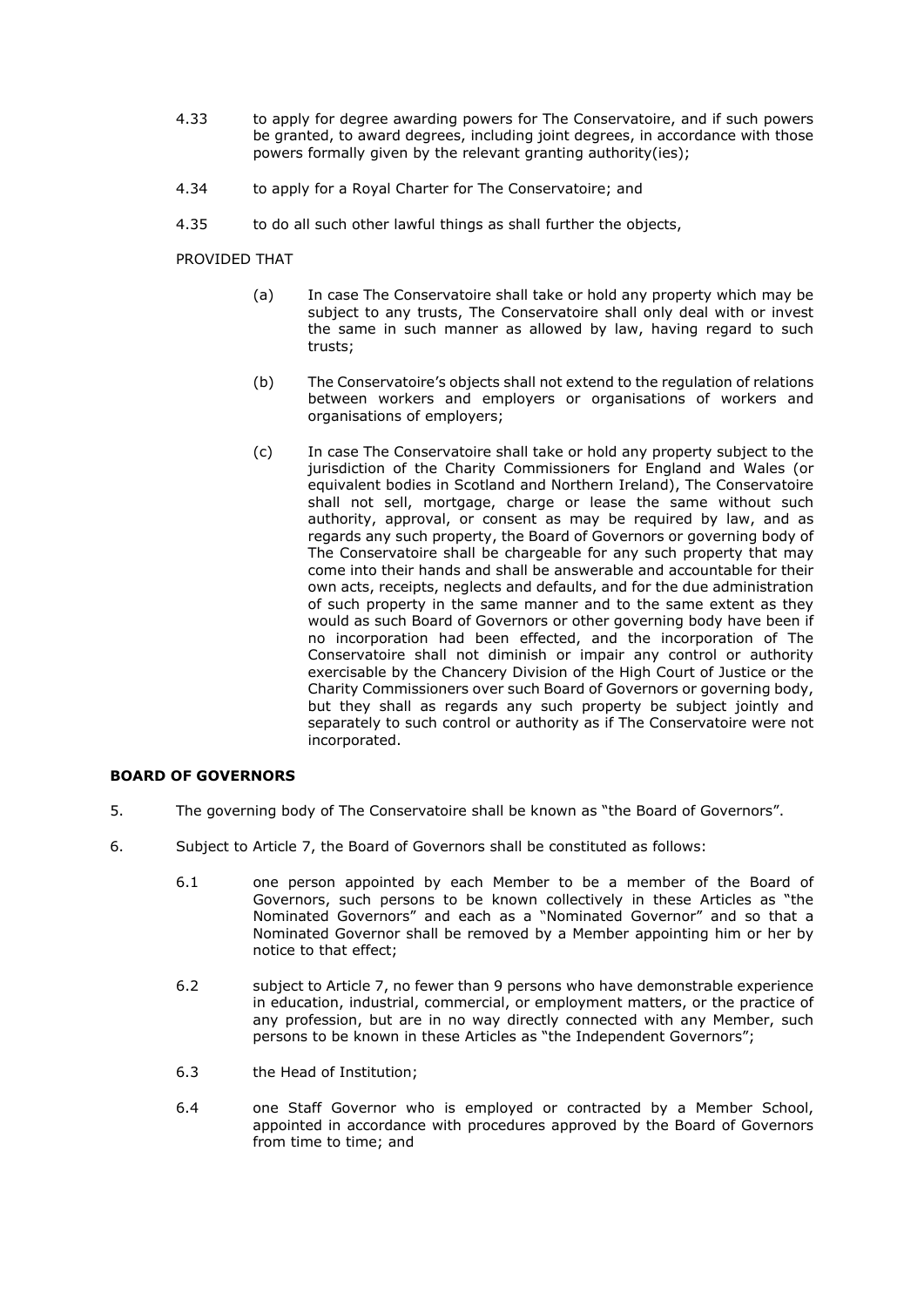6.5 one Student Governor who is a student of a Member currently registered with the Conservatoire as a student and appointed in accordance with procedures approved by the Board of Governors from time to time.

AND SO that the Board of Governors shall have the power to co-opt (and to remove) not more than two persons from time to time to the Board of Governors on such terms as the Board of Governors may approve from time to time.

AND SO that each Governor shall be entitled to designate one person as their named alternate, which alternate shall serve as an alternate under arrangements to be set out in the Board of Governors' rules and bye-laws from time to time.

- 7. The Board of Governors shall be constituted so that the Independent Governors at all times out-number the total number of all other Governors. The Board of Governors shall determine from time to time the number of Independent Governors who shall be members of the Board of Governors. No decision under this Article to reduce the number of Independent Governors shall terminate, shorten or otherwise prejudice the term of office of any Independent Governor serving as such at the time of the decision in question.
- 8. Any appointment of Independent Governors shall be made following a proposal by a nominations committee whose members shall comprise at least three of the existing Independent Governors, with the appointment then being approved by the Board of Governors.
- 9. No member of the Board of Governors shall be bound to speak, act or vote in any way on the instructions of or in the interests of any other person, and in particular and for the avoidance of doubt the Nominated Governors shall speak, act and vote as they themselves shall determine and not as representatives of their appointing Member. All members of the Board of Governors shall act in accordance with the seven principles of public life (the Nolan principles).
- 10. A person may not become a member of the Board of Governors unless he or she has attained the age of 18 years. There shall be no limit as to the age at which a person having become a member of the Board of Governors may continue so to act.
- 11. A member of the Board of Governors shall automatically cease forthwith to be a Governor if:
	- 11.1 he or she becomes bankrupt or makes any arrangement or composition with his creditors generally, or becomes unable to pay his or her debts as they fall due;
	- 11.2 he or she becomes of unsound mind;
	- 11.3 he or she is convicted of any criminal offence for which a sentence of imprisonment may be imposed;
	- 11.4 he or she has without the consent of the Board of Governors, failed to attend any meetings of the Board of Governors or any committee of the Board of Governors for a continuous period of at least twelve months or if he or she has, without the consent of the Board of Governors, failed to attend three consecutive meetings of the Board of Governors or any committee of the Board of Governors over a period of not less than twelve months;
	- 11.5 he or she ceases to hold office by virtue of any provision of the Act or he or she becomes prohibited by law from being either a director of The Conservatoire or a charity trustee;
	- 11.6 in the case of a Nominated Governor, the Member which appointed him or her to the Board of Governors either removes such Nominated Governor as provided in Article 6.1 or ceases to be a Member (but in such latter case the Nominated Governor shall be eligible to be appointed an Independent Governor subject to the provisions of these Articles);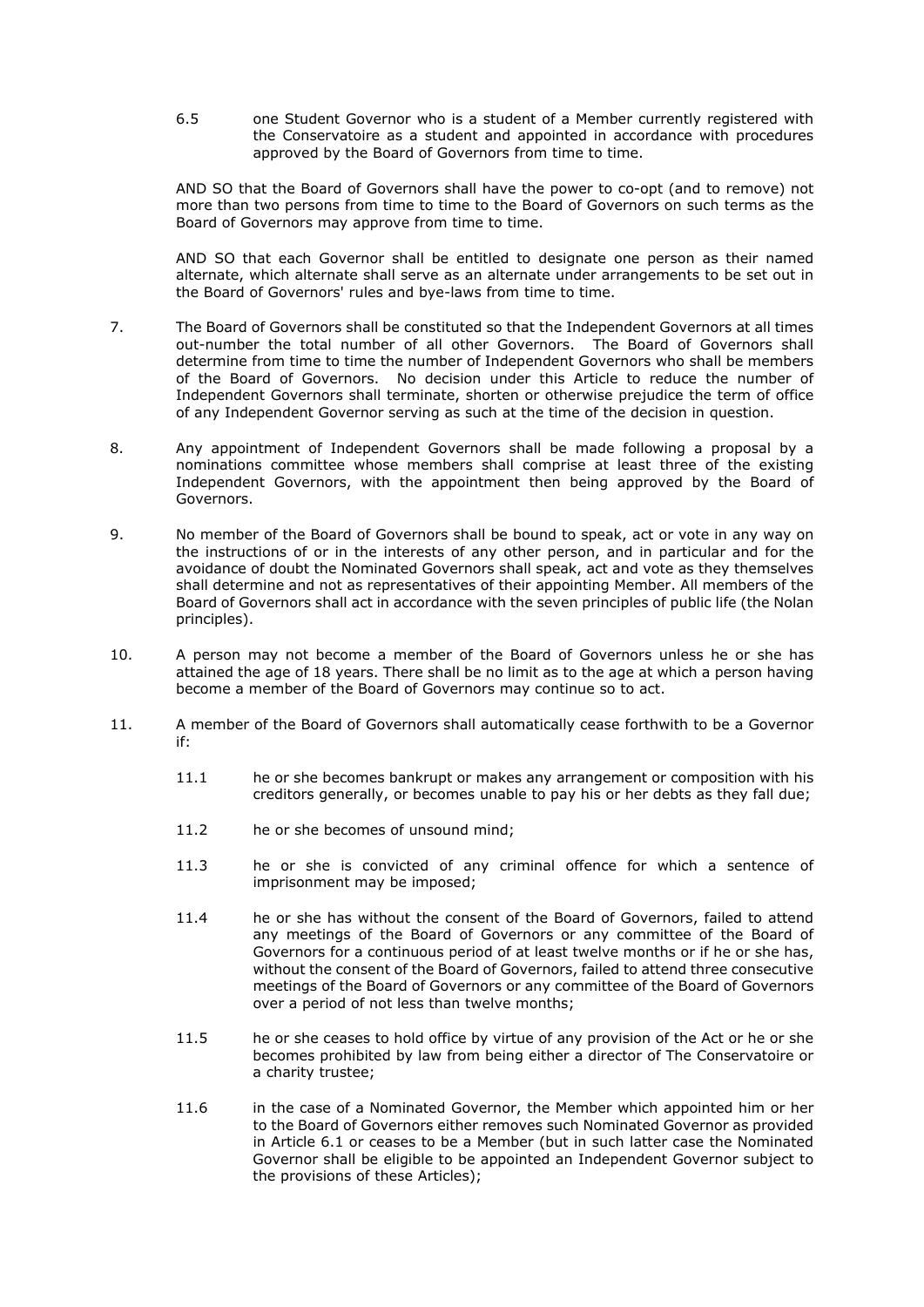- 11.7 that Governor in the opinion of the Board of Governors brings him or herself into disrepute and/or brings The Conservatoire into disrepute or in each case his or her behaviour threatens to do so;
- 11.8 the Board of Governors resolve that it is no longer in the interests of The Conservatoire for that person to remain a director of The Conservatoire; or
- 11.9 in the case of an Independent Governor or co-opted governor, an institution with which he or she is connected is or becomes a Member (but in such a case the Independent Governor or co-opted governor shall be eligible to be appointed a Nominated Governor subject to the provisions of these Articles).
- 12. Any member of the Board of Governors may at any time resign his or her directorship by giving notice in writing to the Secretary addressed to him or her at the Office, save that no resignation shall take effect if it would have the result that the composition of the Board of Governors did not comply with Article 6. Such resignation shall be without prejudice to any rights or obligations of the member of the Board of Governors which shall have accrued at the date of resignation.
- 13. Any member of the Board of Governors appointed by virtue of Article 6.1 shall hold office until the end of the third anniversary following his or her appointment (or earlier removal by the relevant Member).
- 14. Any member of the Board of Governors appointed by virtue of Article 6.2 shall hold office until the end of the third annual general meeting following his or her appointment (unless ceasing to be a Governor earlier under Article  $11$ ).
- 15. Any member of the Board of Governors shall be eligible for reappointment as a member upon expiry of his term of office in accordance with Article 6, save that no person shall serve in any capacity as a member of the Board of Governors for more than twelve years.

## **POWERS OF THE BOARD OF GOVERNORS**

- 16. The business of The Conservatoire shall be managed by the Board of Governors who may exercise all such powers of The Conservatoire, and do on behalf of The Conservatoire all such acts as may be exercised and done by The Conservatoire, and as are not by the Act or by these Articles required to be exercised or done by The Conservatoire in general meeting, subject nevertheless to any such regulations, being not inconsistent with the aforesaid regulations of provisions, as may be prescribed by The Conservatoire in general meeting, but no regulation made by The Conservatoire in general meeting shall invalidate any prior act of the Board of Governors which would have been valid if such regulation had not been made.
- 17. The Board of Governors shall in particular be responsible for:
	- 17.1 determination of The Conservatoire's educational character and mission and oversight of its activities, and planning The Conservatoire's future development;
	- 17.2 ensuring the effective and efficient use of resources, solvency of The Conservatoire and the safeguarding of its assets;
	- 17.3 the approval of the annual estimates of income and expenditure;
	- 17.4 the approval of the strategic plan of The Conservatoire (which may include measures for the mutual development of the Members);
	- 17.5 monitoring compliance of the Members, Affiliates and Associates with criteria, conditions, rules and agreements promulgated under Article 16,
	- 17.6 appointing the Audit Committee and considering and acting upon reports of the Audit Committee to the Board of Governors;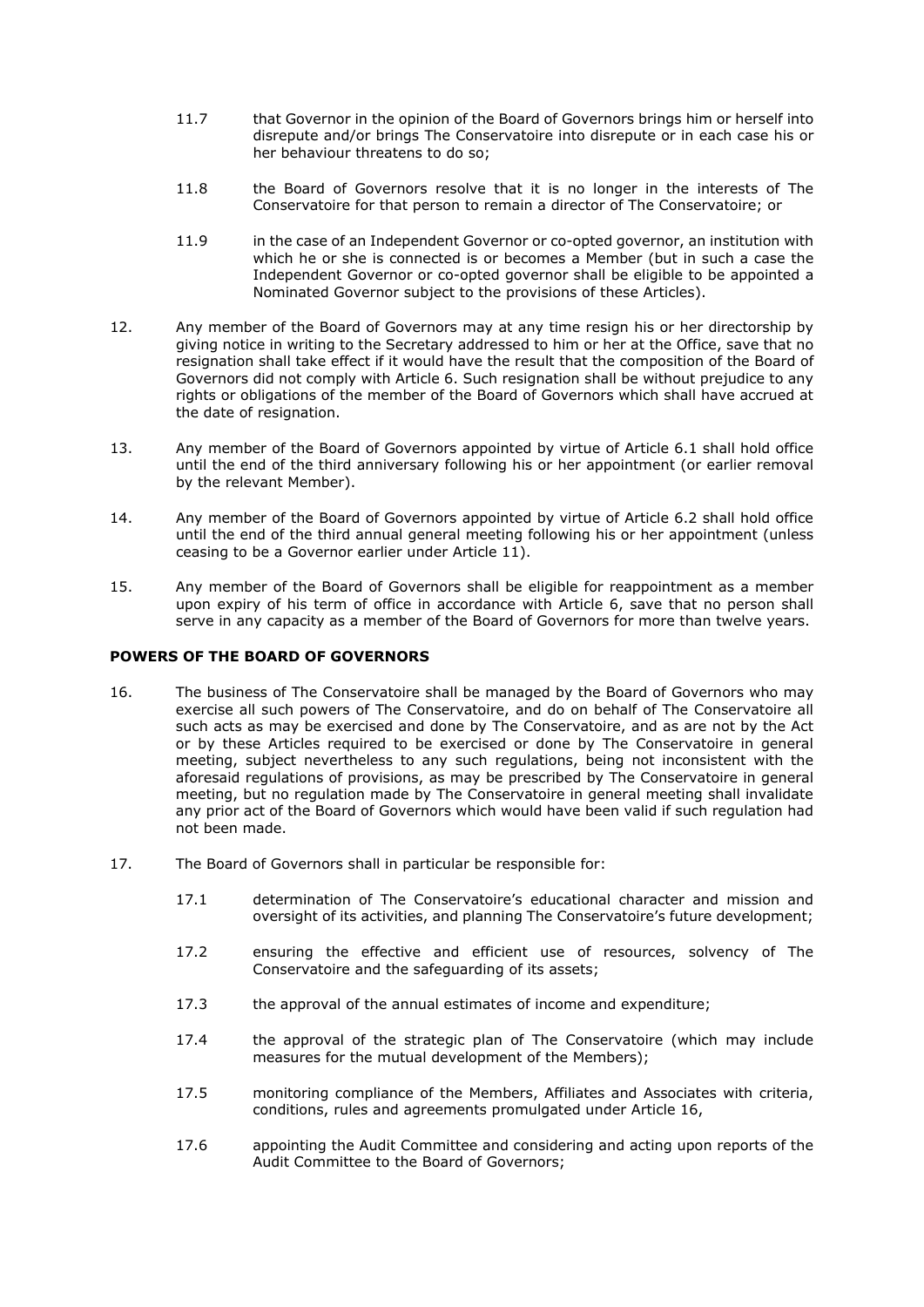- 17.7 ensuring the continued charitable status of The Conservatoire;
- 17.8 securing compliance with any terms and conditions imposed on funding received by The Conservatoire (save as may be expressly envisaged by any such terms and conditions);
- 17.9 the appointment, assignment, grading, appraisal, suspension, dismissal and determination of the pay and conditions of service of the Head of Institution, the Clerk, and of any other person designated by the Board of Governors as holding a senior post; and
- 17.10 setting a framework for the employment practices, pay and conditions of service of all other staff of The Conservatoire.
- 18. If the Board of Governors make any rules for the conduct of staff of The Conservatoire, they shall have regard to the need to ensure that all staff including academic staff have freedom within the law to question and test received wisdom, and to put forward new ideas and controversial or unpopular opinions, without placing themselves in jeopardy of losing their jobs or any privileges they may have at The Conservatoire.
- 19. The members of the Board of Governors for the time being may act notwithstanding any vacancy in their body, provided always that in case the members of the Board of Governors shall at any time be or be reduced in number to less than the quorum prescribed under these Articles, it shall be lawful for them to act as the Board of Governors for the purpose of summoning general meetings, but not for any other purpose.

# **PROCEEDINGS OF THE BOARD OF GOVERNORS**

- 20. The Board of Governors shall meet together at least three times a year (and more frequently as they may from time to time think fit) for the dispatch of business, and may adjourn and otherwise regulate their meetings as they think fit.
- 21. No meeting of the Board of Governors shall be quorate unless at least half of the members of the Board of Governors (rounding up any fractions) are present, including at least half of the Independent Governors (rounding up any fractions) and so that all decisions shall only be validly passed if the quorum was comprised of a majority of Independent Governors. A member of the Board of Governors who is in communication by voice or video telecommunication link for the purposes of a meeting of the Board of Governors, shall be counted as part of the quorum for such meeting, provided that the voice or video telecommunication link is so arranged that it is possible for each member of the Board of Governors to hear and be heard by, or in the case of video telecommunication link, see and be seen by each other person participating in the meeting. Questions arising at any meeting shall be decided by a majority of votes, each member of the Board of Governors present having one vote. In case of an equality of votes, the Chair shall not have a second or casting vote and the resolution shall not be passed.
- 22. The Chair of the Board of Governors or members of the Board of Governors comprising 25% or more of the Board of Governors may, at any time, summon a meeting of the Board of Governors by notice served upon the several members of the Board of Governors. A member of the Board of Governors who is absent from the United Kingdom shall only be entitled to notice of a meeting if he or she has provided The Conservatoire with an address for service.
- 23. The Board of Governors shall from time to time elect a Chair from amongst the Independent Governors which Chair shall be entitled to preside at all meetings of the Board of Governors at which he or she is present. The Board shall from time to time elect a Deputy Chair from amongst the Governors.

The Board of Governors may determine for what period the Chair is to hold office. If no such Chair be elected, or if at any meeting the Chair be not present within ten minutes after the time appointed for holding the meeting and willing to preside, then the Deputy Chair shall act as chair but so that if no such person be in post or not be present within ten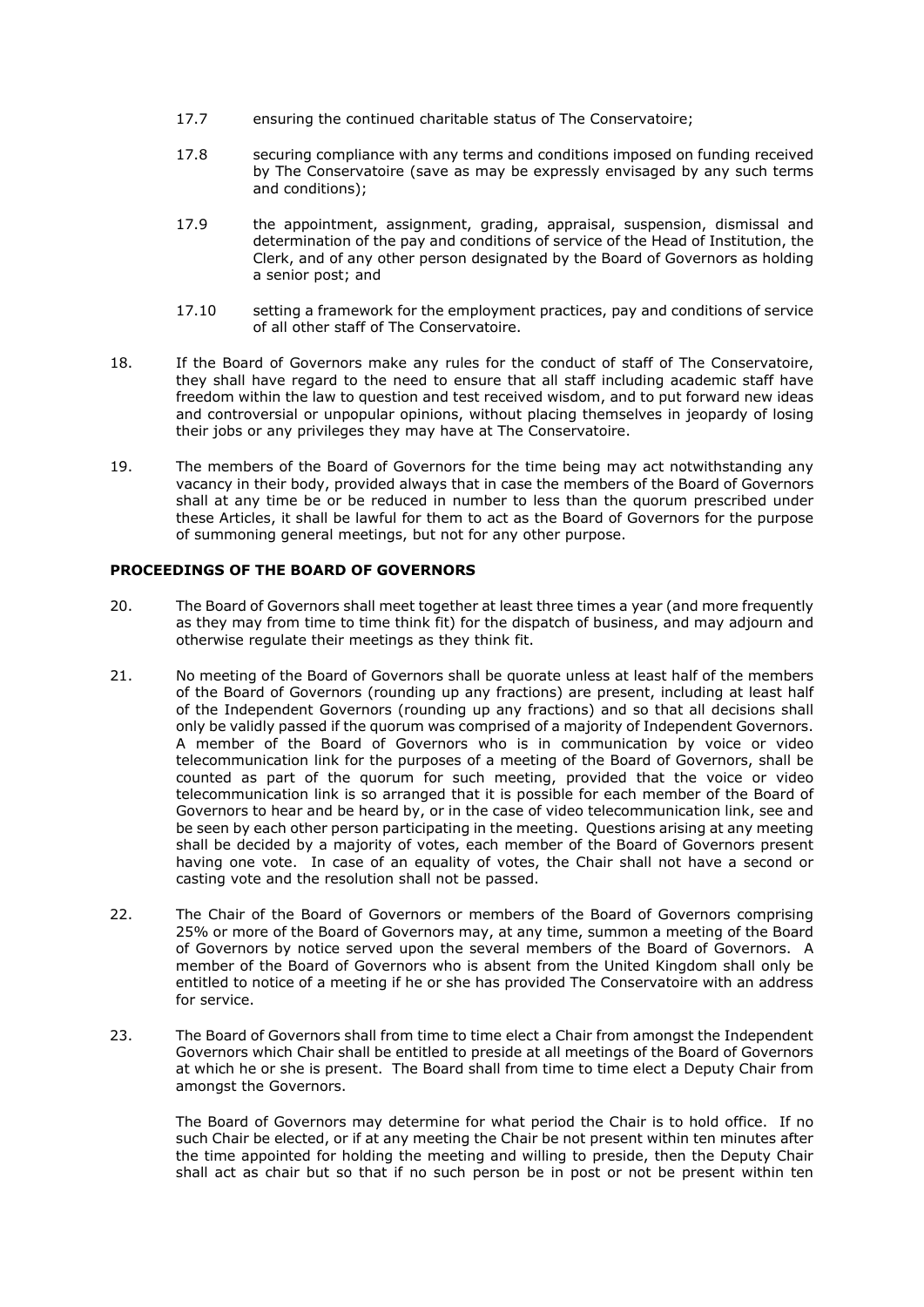minutes after the time appointed for holding the meeting and willing to preside then the members of the Board of Governors present shall choose one of the Independent Governors present to chair the meeting.

- 24. A meeting of the Board of Governors at which a quorum is present shall be competent to exercise all the authorities, powers and discretions by or under these Articles vested in the Board of Governors generally.
- 25. A Governor must use all reasonable endeavours to avoid a situation in which he or she has an interest or duty that conflicts or possibly may conflict with the interests of The Conservatoire. This duty is not infringed if:
	- 25.1 the situation cannot reasonably be regarded as likely to give rise to a conflict of interest;
	- 25.2 the situation is authorised by the Board of Governors in accordance with Article 26; or
	- 25.3 the situation relates to the purchase of indemnity insurance in accordance with Article 4.28.
- 26. If a conflict of interests arises for a Governor, the unconflicted Governors may authorise such a conflict of interests provided that:
	- 26.1 the procedure in Article 27 is followed;
	- 26.2 the authorisation will not result in any direct or indirect material benefit being conferred on any Governor or any connected person that would not be permitted by these Articles; and
	- 26.3 the unconflicted members of the Board of Governors consider it in the best interests of The Conservatoire to authorise the conflict of interest in the circumstances.
- 27. Whenever a Governor has an interest in a matter to be discussed at a meeting of the Board of Governors or a committee thereof then the Governor concerned must:
	- 27.1 declare his or her interest before discussion begins on the matter;
	- 27.2 withdraw from the meeting for that item unless expressly invited to remain in order to provide information;
	- 27.3 not be counted in the quorum for that part of the meeting; and
	- 27.4 withdraw during the vote and have no vote on the matter.
- 28. All acts done bona fide by any meeting of the Board of Governors or by any person acting as a Governor shall, notwithstanding it be afterwards discovered that there was some defect in the appointment or in continuance in office of any such person acting as aforesaid, or that they or any of them were disqualified, be as valid as if every such person had been duly appointed or had duly continued in office and was qualified to be a Governor.
- 29. The Board of Governors shall cause proper minutes to be made of all appointments of officers made by the Board of Governors and of the proceedings of all meetings of The Conservatoire, of the Board of Governors, and of any committee of the Board of Governors established pursuant these Articles, and all business transacted at such meetings, and any such minutes of any meeting, if purporting to be signed by the Chair of such meeting, or by the Chair of the next succeeding meeting, shall be sufficient evidence without any further proof of the facts therein stated.
- 30. A resolution in writing circulated to all the Governors for the time being who are entitled to receive notice of a meeting of the Board of Governors and approved by a simple majority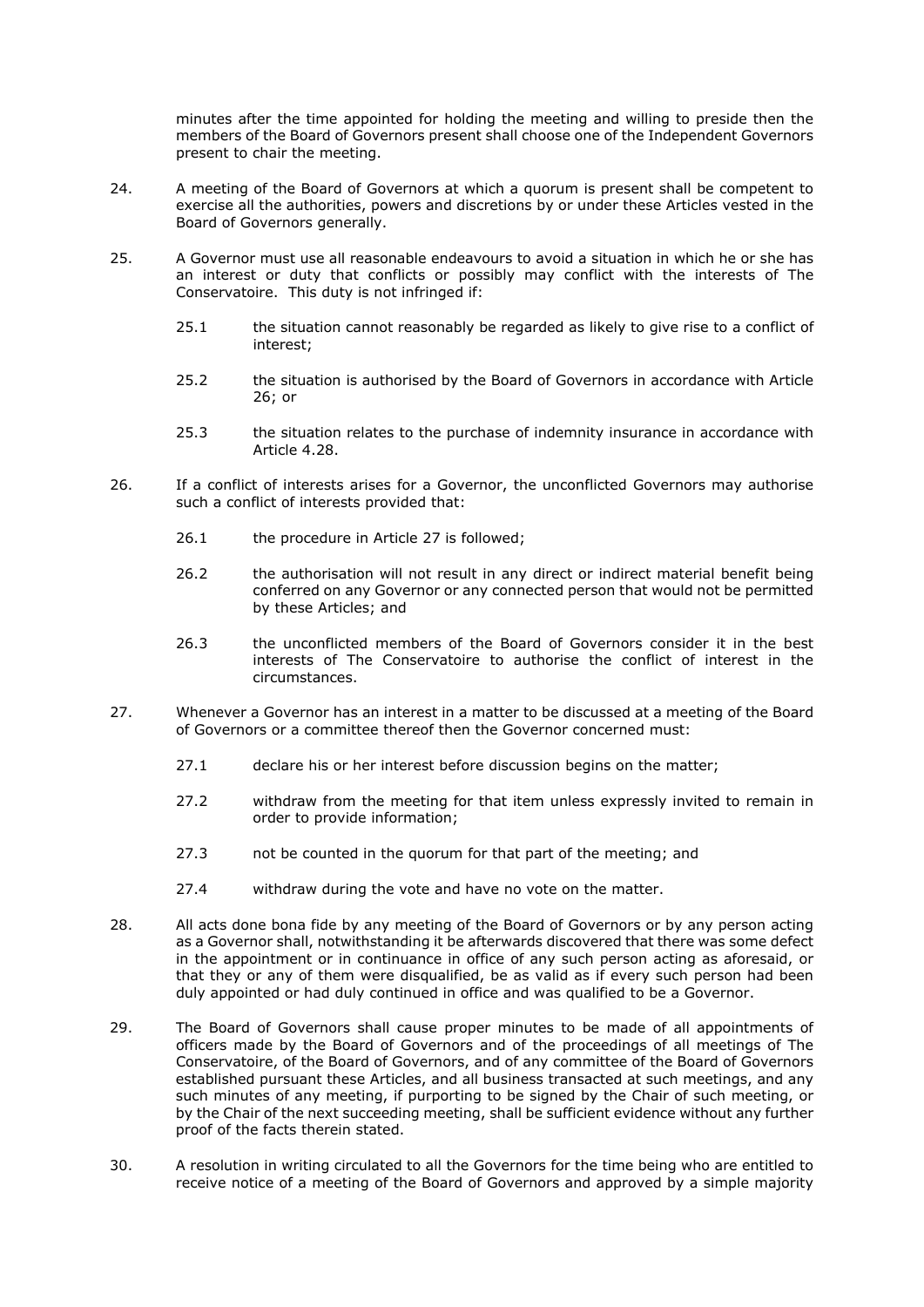of them shall be as valid and effectual as if it had been passed at a meeting of the Board of Governors duly convened and constituted. Any such resolution may consist of several documents in the like form (including electronic or facsimile transmission) and signed by one or more of the Governors for the time being entitled to receive notice of a meeting of the Board of Governors.

31. A Governor shall be treated as present at a meeting of the Board of Governors notwithstanding that he or she is not physically present if he or she is in communication with the meeting by voice or video telecommunication link, and, for the purpose of these Articles, meetings of the Board of Governors shall include meetings held by voice or video telecommunication link if so arranged that it is possible for each member of the Board of Governors to hear and be heard by, or in the case of video telecommunication link, see and be seen by each other person participating in the meeting and the terms "meeting" and "meet" shall be construed accordingly.

## **COMMITTEES**

32. The Board of Governors may delegate any of its functions to committees other than those functions in Article 17 (unless expressly provided) or those which may not as a matter of law be delegated. Such committees shall consist of such persons as the Board of Governors thinks fit so long as a majority of the members of any committee shall be members of the Board of Governors, (and a majority of those members shall be Independent Governors) and any committee so formed shall, in exercise of the powers so delegated, conform to all regulations imposed upon it by the Board of Governors. The meetings and proceedings of any such committee shall be governed by the provisions of these Articles for regulating the meetings and proceedings of the Board of Governors so far as applicable and so far as the same shall not be superseded by any regulations made by the Board of Directors. The acts and proceedings of such committees shall be reported fully to the Board of Governors.

For the avoidance of doubt the Conservatoire Executive Committee shall not be a committee of the Board of Governors.

- 33. The Board of Governors shall establish and maintain an Audit Committee. The membership, terms of reference and constitution of the Audit Committee shall be determined by the Board of Governors and shall comply with requirements and guidance issued from time to time by the Office for Students (or any successor thereto).
- 33 The Board of Governors shall establish a Nominations and Remunerations Committee. The membership, terms of reference and constitution of such committees shall be determined by the Board of Governors.

The Board of Governors shall establish a Finance Committee. The membership, terms of reference and constitution of such committees shall be determined by the Board of Governors but it shall be comprised only of Independent Governors.

- 34. Subject to the consent of the Senate, the Board of Governors may delegate such matters relating to academic matters to the Senate as the Board of Governors may resolve. The Senate shall not be authorised to incur expenditure or other liabilities on behalf of The Conservatoire, nor shall the Senate be or be deemed to be a committee of the Board of Governors.
- 35. The Board of Governors shall not delegate responsibility for any of the matters set out in Article 17, (unless expressly provided therein) or for the varying or revoking of these Articles.
- 36. The Head of Institution shall play no part in, and shall withdraw from, any meeting of the Board of Governors or any committee of the Board of Governors which considers his or her remuneration, terms and conditions of service, performance, or any disciplinary action against him or her.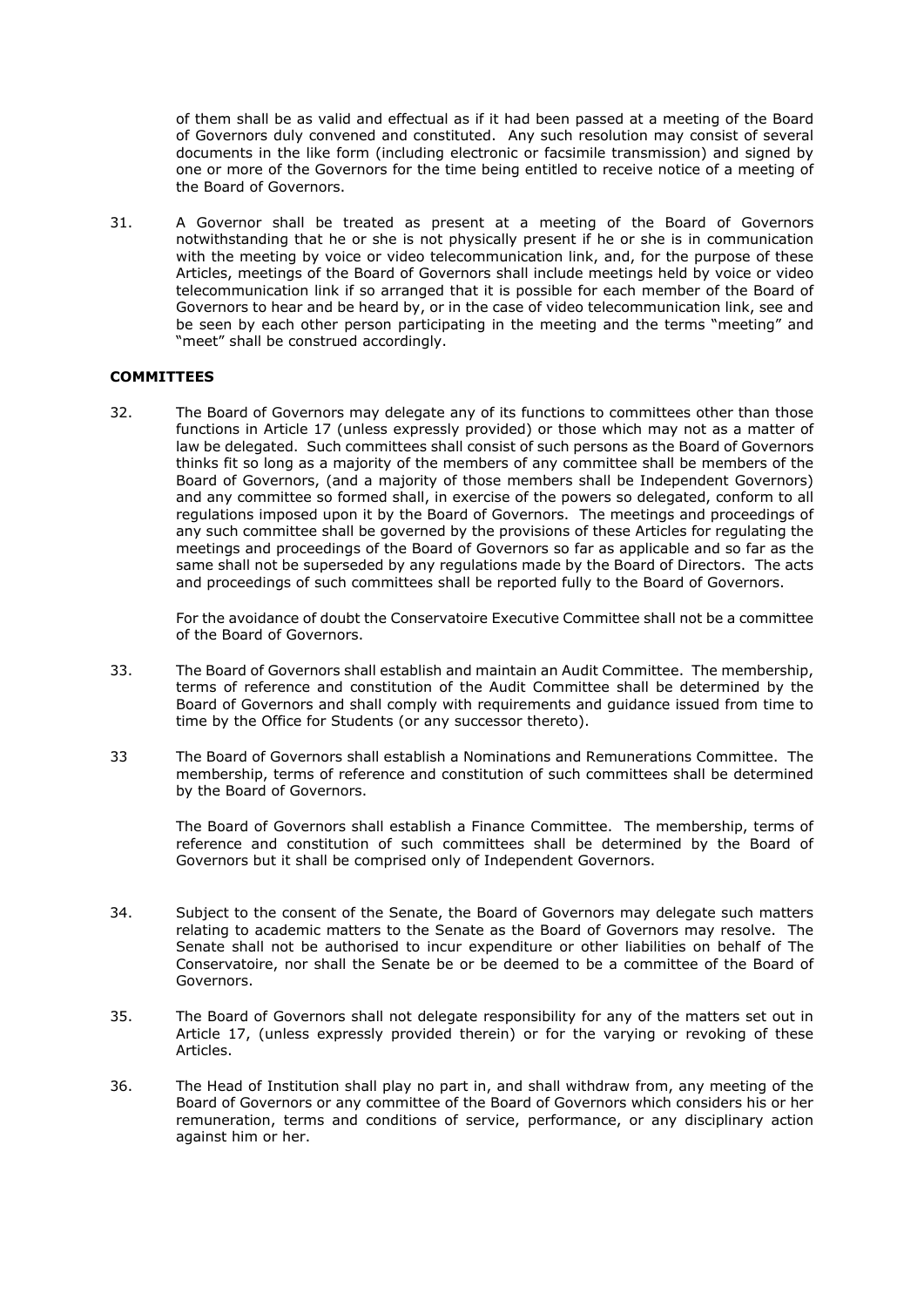## **REMUNERATION AND EXPENSES OF MEMBERS OF THE BOARD OF GOVERNORS**

- 37. The income and property of The Conservatoire shall be applied solely towards the promotion of its objects as set forth in these Articles and no portion thereof shall be paid or transferred directly by way of dividend, bonus or otherwise howsoever by way of profit, or indirectly by way of dividend, bonus or otherwise howsoever by way of profit to its Members or to any of them (unless such Member be a charity). No Governor shall be appointed to any office of The Conservatoire paid by salary or fees or receive any remuneration or other benefit in money or money's worth from The Conservatoire without the Charity Commission's prior written consent provided that nothing herein shall prevent any payment in good faith by The Conservatoire:
	- 37.1 of reasonable and proper remuneration to any Member, officer or servant of The Conservatoire for any services rendered to The Conservatoire;
	- 37.2 of interest on money lent by any Member or Governor at any rate per annum not exceeding 2% less than the base lending rate prescribed for the time being by The Conservatoire's bankers or 3% whichever is greater;
	- 37.3 of fees, remuneration, or other benefits in money or money's worth to a company or other entity of which a Governor may be a member holding not more than a one-hundredth part of the capital of that company or entity;
	- 37.4 to a Governor of reasonable out of pocket expenses; or
	- 37.5 to the Head of Institution of reasonable and proper remuneration for services rendered to The Conservatoire determined in accordance with the Articles whether or not he or she is a Governor.

#### **CLERK TO BOARD OF GOVERNORS**

38. The Board of Governors shall appoint a Clerk to act as secretary to the Board of Governors. The Clerk may be, but need not be, the same person as the Secretary (if appointed).

#### **MEMBERSHIP AND AFFILIATES**

- 39.1 No person shall be admitted as a Member of The Conservatoire unless it is approved by all the then current Members and so that only entities offering education (including higher education) but not having degree awarding powers shall be admitted as Members.
- 39.2 The Members shall have an absolute discretion in determining whether to accept or reject any application for a Membership Interest and shall not be bound to assign any reason for their decision. The Conservatoire shall provide assistance to Members on terms agreed from time to time.
- 39.3 A Member may at any time resign from The Conservatoire by giving at least four years' notice in writing to The Conservatoire expiring on 31<sup>st</sup> July in any year provided that after such resignation the number of Members remaining is not less than two.
- 39.4 A Membership Interest is not transferable and will terminate in the event of:
	- 39.4.1 such Member ceasing to exist or operate; or
	- 39.4.2 such Member's bankruptcy or insolvency or the making of any arrangement or composition with its creditors, or being a corporation, liquidation, administration or other analogous proceedings;
	- 39.4.3 such Member ceasing to fulfil the membership criterion which the Members may set from time to time.
- 40. A Membership Interest shall terminate on 120 days written notice if (i) all the Members of The Conservatoire, other than the Member whose Membership Interest is to be terminated,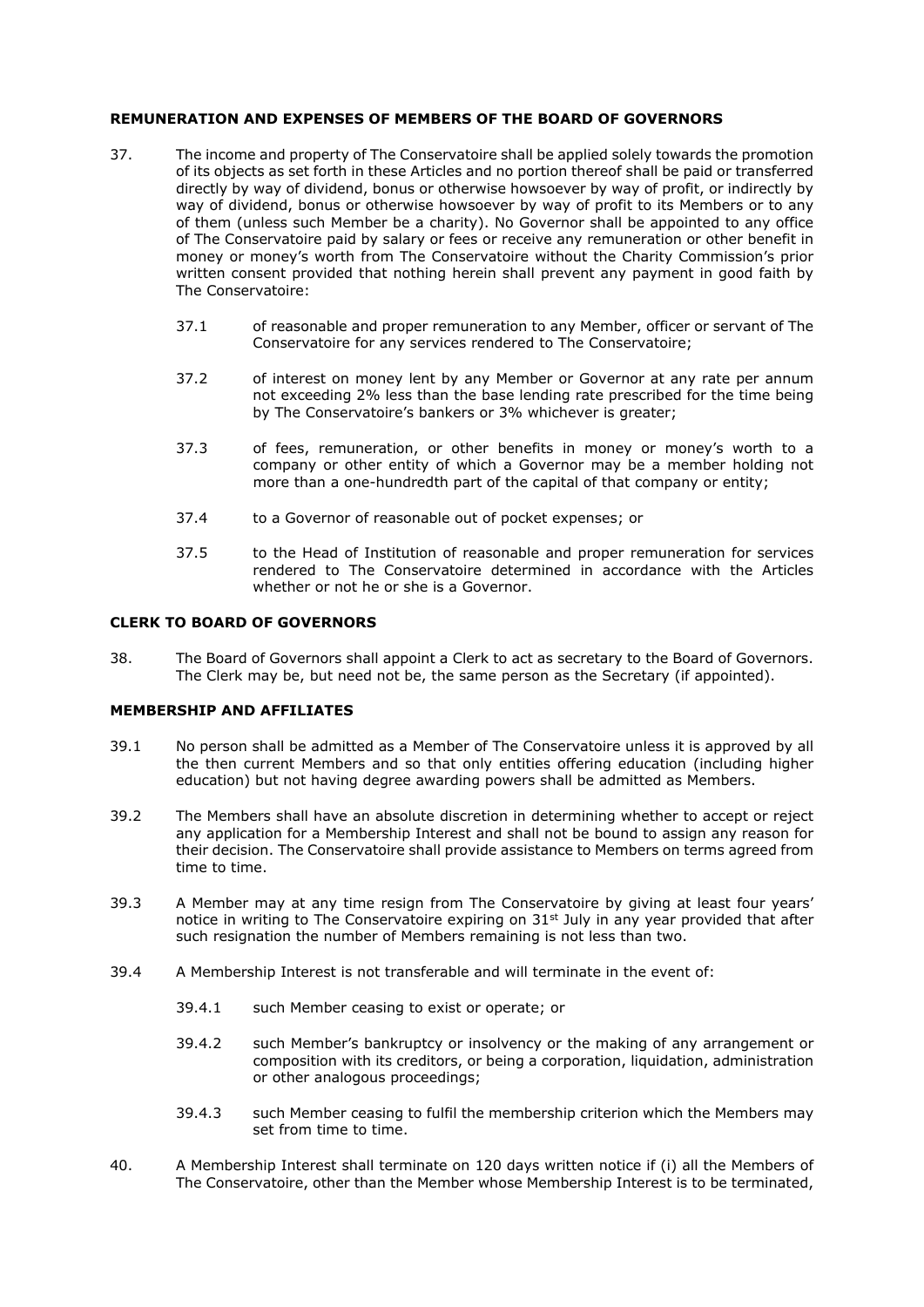resolve that it is in the best interests of The Conservatoire to terminate such Membership Interest and (ii) written notice of termination has been served on the expelled Member.

- 41. In addition to Members, the Conservatoire through the approval of the Board of Governors may provide assistance to Affiliates and Associates on terms to be agreed from time to time.
- 42. Any such institution referred to in Article 41 shall in respect of such assistance provided by the Conservatoire be referred to either as an "Affiliate" or an "Associate" for the purposes of these Articles (and/or any other term approved by the Board of Governors from time to time) and any agreement with such body. Such Affiliate or Associate shall not be a Member.
- 43. The Members shall draw up and publish criteria and conditions for admission and continued status as an "Affiliate" or Associate, rules for the conduct of the relationship between the Conservatoire and its Affiliates or Associates, the consequences of ceasing to be an Affiliate or Associate and procedures to be followed in the case of any institution applying to be an Affiliate or Associate or which may no longer be eligible to be an Affiliate or Associate. These criteria, conditions, rules and procedures shall be consistent with any lawful requirements imposed upon the Conservatoire as a condition of receipt of funds from any third party. In particular but without prejudice to the generality of the foregoing, unless the Conservatoire resolves otherwise in any particular case it shall be a condition of Affiliate or Associate status that Affiliates and Associates be required to delegate to the Conservatoire authority to deal with the Office for Students, Education and Skills Funding Agency and any successor body to any such bodies.
- 44. No institution shall be admitted as an Affiliate or Associate unless it shall have first delivered an application to the Conservatoire in such form as the Board of Governors may from time to time prescribe. No institution shall be admitted as an Affiliate unless the Office for Students, with the approval of the Secretary of State for Education, shall have given its prior written consent to that admission to the Conservatoire.
- 45. Each Affiliate or Associate shall remain an Affiliate or Associate (as the case may be) until it resigns its status as an Affiliate or Associate (as the case may be) pursuant to Article 47, or its status as an Affiliate is terminated pursuant to Article 46.
- 46. Notwithstanding the provisions of Article 43 above, an Affiliate or Associate (as the case may be) shall automatically cease to be an Affiliate or Associate (as the case may be)) if -
	- 46.1 it becomes insolvent or has any liquidation or receivership proceedings commenced against it, or makes any arrangement or composition with or seeks any protection against its creditors generally,
	- 46.2 it materially alters the objects for which it was established at the time of its admission to Affiliate or Associate (as the case may be) status, or
	- 46.3 it ceases to have charitable status.

Subject to the Members so resolving in accordance with the procedures which they shall have promulgated under Article 43, an Affiliate or Associate (as the case may be) shall cease to be an Affiliate or Associate (as the case may be) if it no longer satisfies the criteria, conditions and rules promulgated under Article 43.

47. Any Affiliate or Associate (as the case may be) may at any time resign its status as an Affiliate by giving not less than one year's notice, to expire on July 31 in any year, in writing to the Secretary addressed to him or her at the Office. Such resignation shall be without prejudice to any rights or obligations of the Affiliate or Associate (as the case may be) which shall have accrued at the date of resignation.

#### **GENERAL MEETINGS**

48. The Conservatoire may in accordance with the Act choose to hold a general meeting in every calendar year as its annual general meeting at such time and place as may be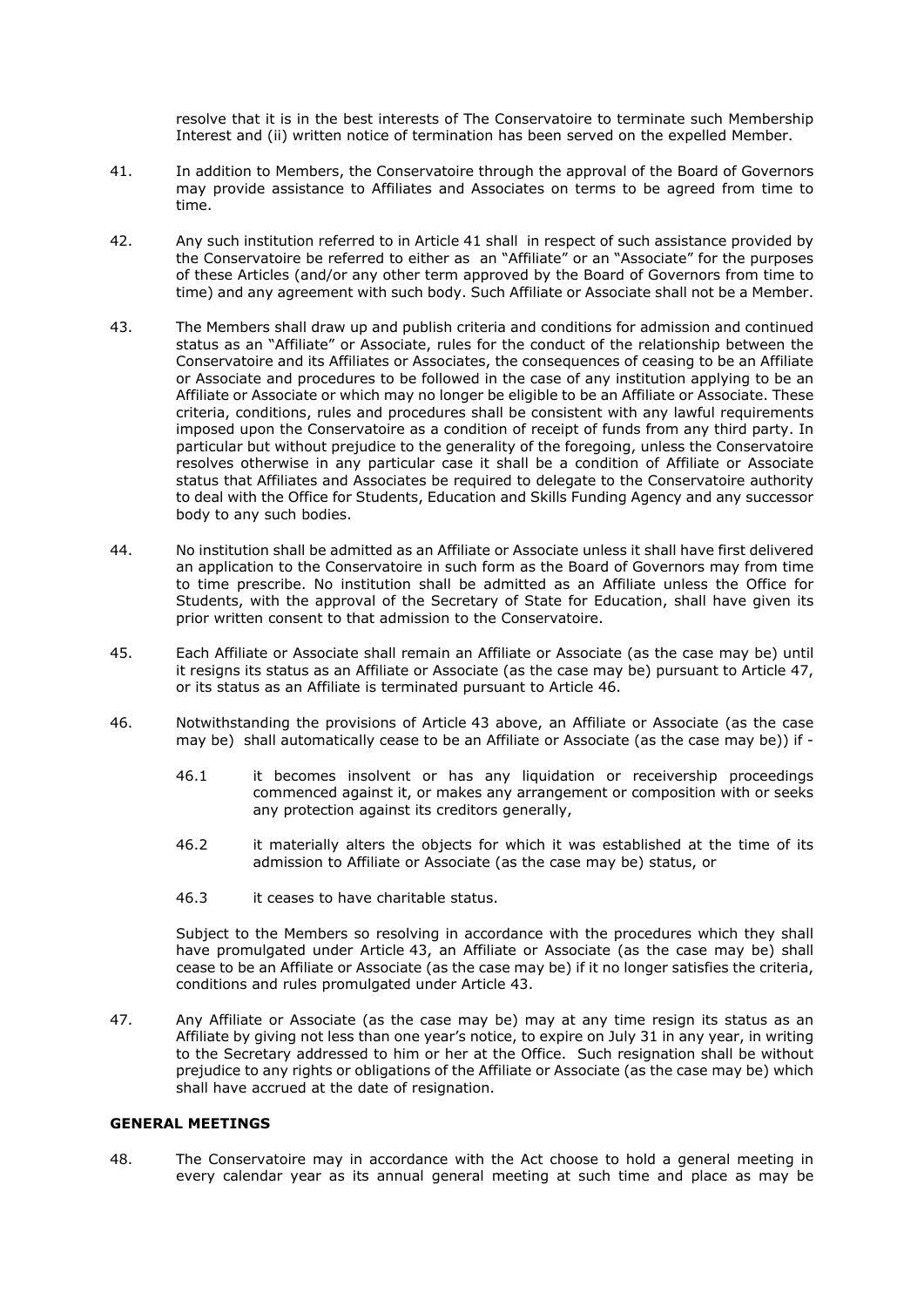determined by the Board of Governors and shall specify the meeting as such in the notices calling it.

- 49. All general meetings other than annual general meetings shall be called general meetings.
- 50. The Board of Governors may whenever it thinks fit convene a general meeting, and general meetings may also be called on written request from at least 10% of the Members. On receipt of such a written request, the Board of Governors must call a general meeting within 21 days and the general meeting must be held not more than 28 days after the date of the notice calling the general meeting.
- 51. Not less than 14 clear days' written notice of every general meeting specifying the place, the day and the hour of meeting, and the general nature of the business to be discussed, shall be given in the manner hereinafter mentioned to such persons(including the auditors) as are under these Articles or under the Act entitled to receive such notices from The Conservatoire, but with the consent of such proportion of the Members having the right to attend and vote thereat as is prescribed by the Act, a general meeting may be convened by such notice as those Members may think fit.
- 52. The accidental omission to give notice of a general meeting to, or the non-receipt of such notice by, any person entitled to receive notice hereof shall not invalidate any resolution passed, or proceeding, at any general meeting.

# **PROCEEDINGS AT GENERAL MEETINGS**

- 53. All business shall be deemed special that is transacted at a general meeting and all that is transacted at an annual general meeting shall be deemed ordinary.
- 54. Members are entitled to attend meetings personally or by proxy in accordance with the procedures prescribed in the Act.
- 55. No business shall be transacted at any general meeting unless a quorum is present when the meeting proceeds to business. At least half of the Members (rounding up any fractions), present in person or by proxy, shall be a quorum.
- 56. If within half an hour from the time appointed for the holding of a general meeting a quorum is not present, the meeting, if convened on the requisition of Members, shall be dissolved In any other case it shall stand adjourned to the same day in the next week, at the same time and place, or at such other place as the Board of Governors may determine and if at such adjourned meeting a quorum is not present within half an hour from the time appointed for holding the meeting the Members present shall be a quorum.
- 57. A resolution in writing agreed by a simple majority (or in the case of a special resolution by a majority of not less than 75%) of the Members who would have been entitled to vote upon it had it been proposed at a general meeting shall be effective provided that a copy of the proposed resolution has been sent to every eligible Member and a simple majority (or in the case of a special resolution a majority of not less than 75%) of Members has signified agreement to the resolution in an authenticated document which has been received at the registered office or electronically within the period of 28 days beginning with the circulation date. A resolution in writing may consist of several documents in the like form each signed by one or more Members.
- 58. The Chair, if any, of the Board of Governors or in his or her absence then the Deputy Chair shall act as chair or in his or her absence some other member of the Board of Governors shall preside as Chair of the meeting, but if none of the Chair, Deputy Chair nor such other member of the Board of Governors (if any) be present within fifteen minutes after the time appointed for holding the meeting, the Members present and entitled to vote shall choose one of their number to be Chair.
- 59. The Chair may, with the consent of any meeting at which a quorum is present (and shall if so directed by the meeting) adjourn the meeting from time to time, and from place to place,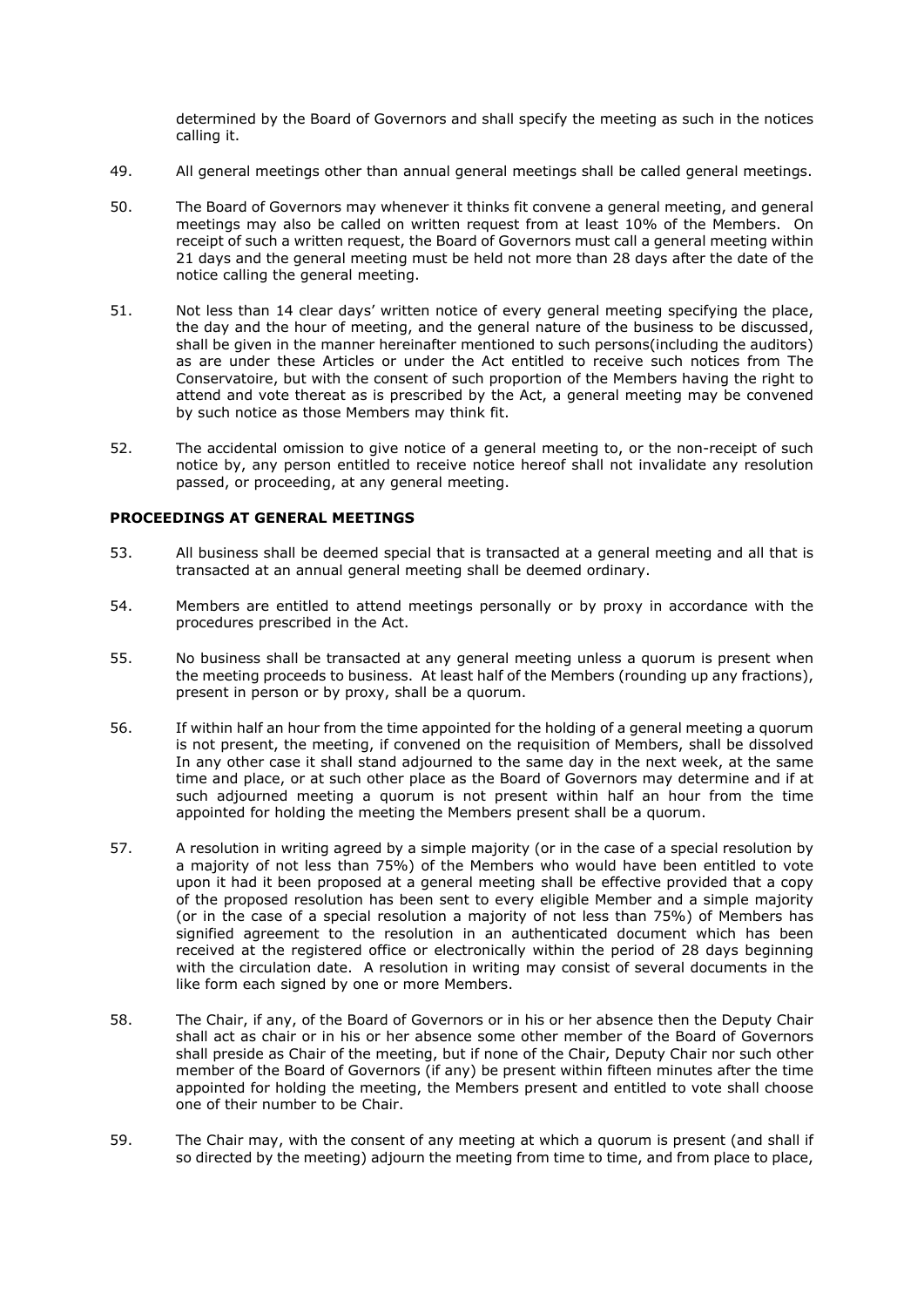but no business shall be transacted at the adjourned meeting which might not have been conducted at the meeting from which the adjournment took place.

- 60. Whenever a meeting is adjourned for thirty days or more, notice of the adjourned meeting shall be given in the same manner as of an original meeting. Save as aforesaid, the Members shall not be entitled to any notice of an adjournment, or of the business to be transacted at an adjourned meeting.
- 61. At any general meeting, a resolution put to the vote of the meeting shall be decided on a show of hands, unless a poll is, before or upon the declaration of the result of the show of hands, demanded by the Chair or by at least 10% of Members present, and unless a poll be so demanded, a declaration by the Chair of a meeting that a resolution has been carried, or carried unanimously or by particular majority, or lost, or not carried by a particular majority, and an entry to that effect in the minute book of The Conservatoire shall be conclusive evidence of the fact without proof of the number or proportion of the votes recorded in favour of or against that resolution. The demand for a poll may be withdrawn.
- 62. Subject to the provisions of Article 59 of these Articles, if a poll be demanded in the manner aforesaid, it shall be taken at such time and place, and in such manner, as the Chair of the meeting shall direct, and the result of the poll shall be deemed to be the resolution of the meeting at which the poll was demanded.
- 63. No poll shall be demanded on the election of a Chair of a meeting, or on any question of adjournment.
- 64. The demand of a poll shall not prevent the continuance of a meeting for the transaction of any business other than the question on which a poll has been demanded.

# **VOTES OF MEMBERS**

- 65. Each Member present in person or by proxy shall have one vote. The Board of Governors shall specify the form of proxy to be used from time to time.
- 66. No objection shall be raised to the qualification of any voter except at the meeting or adjourned meeting at which the vote objected to is tendered, and every vote not disallowed at the meeting shall be valid. Any objection made in due time shall be referred to the Chair whose decision shall be final and conclusive.

## **SENATE**

- 67. There shall be a body known as the Senate. The responsibilities of the Senate shall be to advise The Conservatoire as the Senate sees fit on academic matters having regard to the autonomy of the Members. The Senate shall be responsible for:
	- 67.1 all issues relating to the research, scholarship, teaching and programmes of study at The Conservatoire, including criteria for the admission of students, the appointment and removal of internal and external examiners, policies and procedures for assessment and examination of the academic performance of students, the content of the curriculum, academic standards and the validation and review of courses, the procedures for the award of qualifications and honorary academic titles, and the procedures for the expulsion of students for academic reasons notwithstanding the responsibilities of validating bodies;
	- 67.2 considering the development of the academic activities of The Conservatoire and the resources needed to support them and for advising the Head of Institution and the Board of Governors thereupon; and
	- 67.3 advising on such other matters as the Board of Governors or the Head of Institution may refer to the Senate.
- 68. The Senate will be chaired as provided in Article 78 and shall comprise the following persons: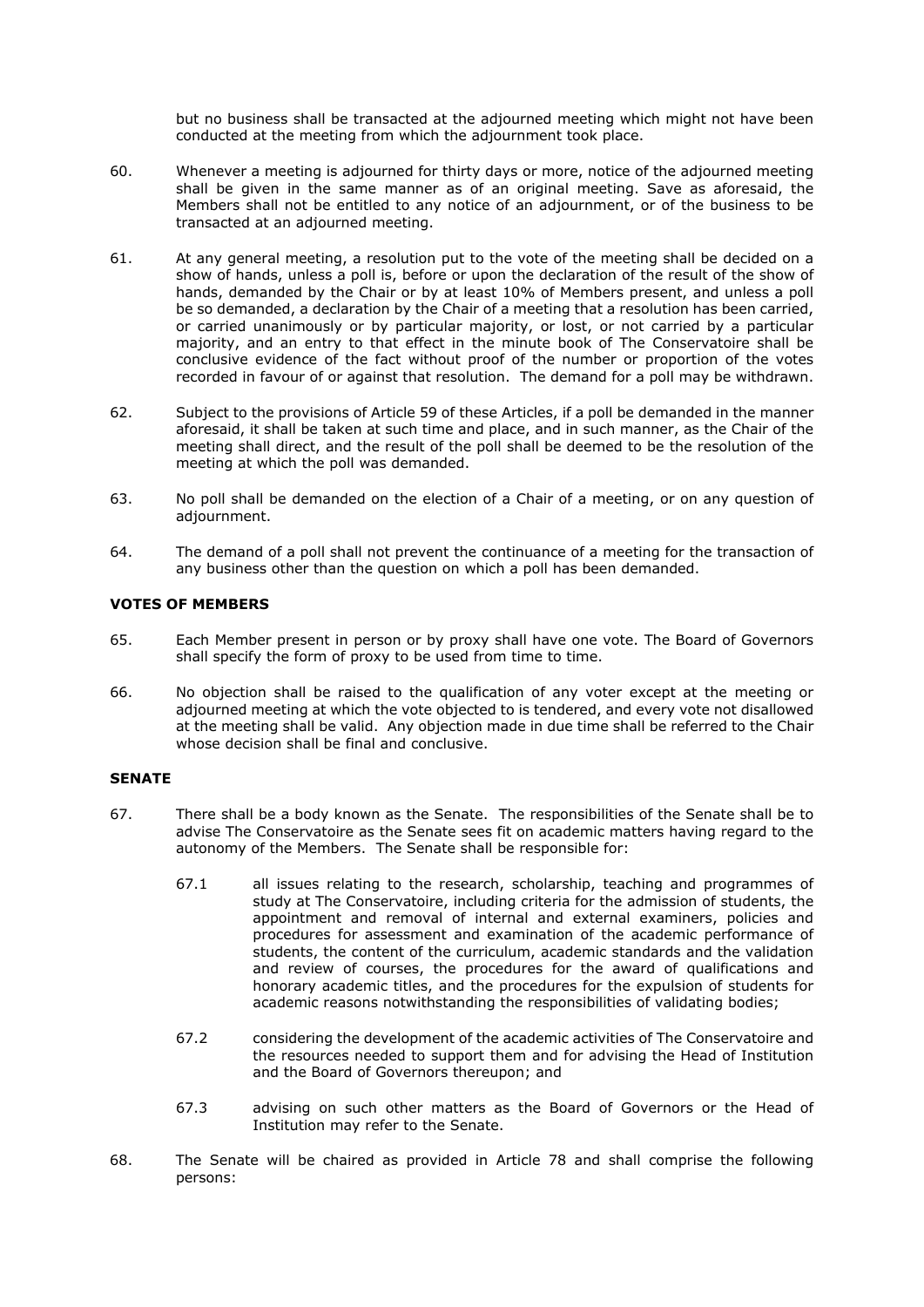- 68.1 the Principal of each Member or his or her nominee;
- 68.2 one senior person drawn from the academic staff of each Member nominated by the Principal of that Member;
- 68.3 two additional persons drawn from the staff of the Members or the Conservatoire to be nominated by the Conservatoire Executive Committee;
- 68.4 three students of the Conservatoire to be appointed under procedures approved by Senate from time to time; and
- 68.5 such other persons as may be co-opted by the Senate.
- 69. The Chair of the Senate may nominate a Deputy Chair from among the persons on Senate to take the chair in his or her place if he or she is unable to act.
- 70. The period of appointment of persons on Senate and arrangements for their selection or election shall be subject to the approval of the Board of Governors.
- 71. No person on Senate shall be bound to speak, act or vote in any way on the instructions of or in the interests of any other person.
- 72. A person may not join Senate unless he or she has attained the age of 18 years. There shall be no limit as to the age at which a person having joined Senate may continue so to act.
- 73. A person on Senate shall automatically cease to be on Senate if:
	- 73.1 he or she becomes bankrupt or makes any arrangement or composition with his or her creditors generally, or becomes unable to pay his or her debts as they fall due; or
	- 73.2 he or she becomes of unsound mind; or
	- 73.3 he or she is convicted of any criminal offence for which a sentence of imprisonment may be imposed; or
	- 73.4 he or she has without the consent of the Senate or the Board of Governors failed to attend any meetings of the Senate for a continuous period of at least twelve months; or
	- 73.5 the Member which appointed him or her to the Senate ceases to be a Member; or
	- 73.6 in the case of a person nominated to the Senate pursuant to Article 68.2 or 68.3 , if his or her nomination is withdrawn by the Principal of the relevant Member or by the Conservatoire Executive Committee respectively.
- 74. Any person on Senate may resign his or her office at any time by notice in writing to the Secretary of the Senate addressed to him or her at the Office.
- 75. For as long as The Conservatoire holds UK degree awarding powers, the Board of Governors has a duty to provide the Privy Council (or other relevant successor body) with at least 28 days written notice of its intention to directly or indirectly dissolve or otherwise cause the Senate's powers or responsibilities to be reduced before doing so.

# **PROCEEDINGS OF THE SENATE**

76. The Senate shall meet together at least three times a year (and more frequently as they may from time to time think fit) for the dispatch of business, and may adjourn and otherwise regulate their meetings as they think fit.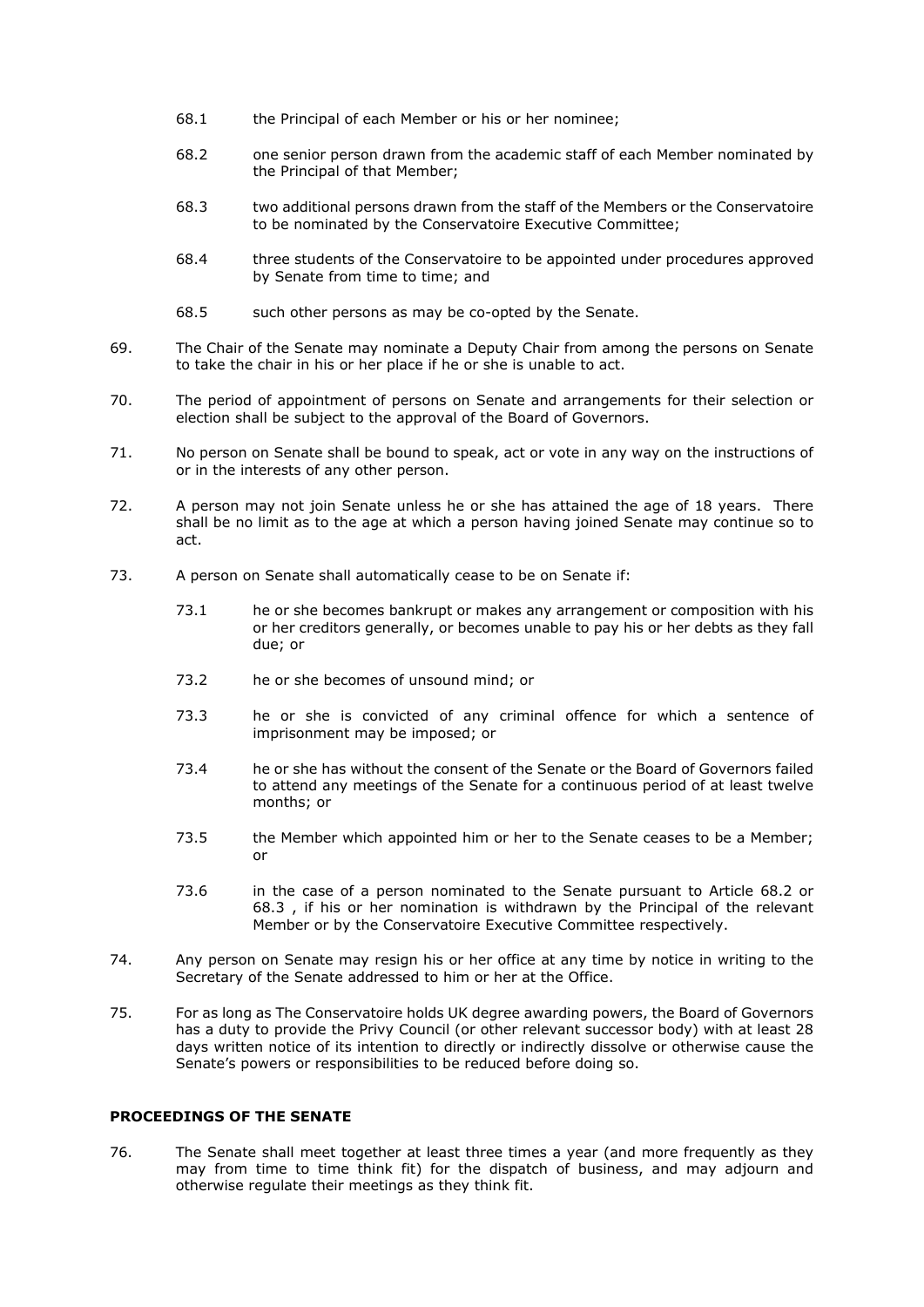- 77. A quorum of the Senate shall be half of the persons on it provided that at least four Members are represented by persons appointed or nominated by virtue of Articles 68.1 or 68.2.
- 78. The Senate shall from time to time elect a Chair from amongst the Principals which Chair shall be entitled to preside at all meetings of the Senate at which he or she is present. The Senate may determine for what period he or she is to hold office, but if no such Chair be elected, or if at any meeting the Chair be not present within ten minutes after the time appointed for holding the meeting and willing to preside, those persons on Senate present shall choose one of their number present to chair the meeting.
- 79. All acts done bona fide by any meeting of the Senate or by any person on Senate acting for the Senate shall, notwithstanding it be afterwards discovered that there was some defect in the convening or holding of the meeting or in the appointment or in continuance in office of any such person acting as aforesaid, or that they or any of them were disqualified, be as valid as if every such person had been duly appointed or had duly continued in office and was qualified to be on the Senate.
- 80. The Senate shall cause proper minutes to be made of all proceedings of meetings of the Senate, and all business transacted at such meetings, and any such minutes of any meeting, if purporting to be signed by the Chair of such meeting, or by the Chair of the next succeeding meeting, shall be sufficient evidence without any further proof of the facts therein stated.
- 81. A person on Senate shall be treated as present at a meeting of the Senate notwithstanding that he or she is not physically present if he or she is in communication with the meeting by voice or video telecommunication link, and, for the purpose of these Articles, meetings of the Senate shall include meetings held by voice or video telecommunication link if so arranged that it is possible for each person on Senate to hear and be heard by, or in the case of video telecommunication link, see and be seen by each other person participating in the meeting and the terms "meeting" and "meet" shall be construed accordingly.

## **CLOSURE OF PROGRAMMES**

82. Where The Conservatoire holds its own degree awarding powers, any proposal to withdraw or close a programme of study leading to an award of The Conservatoire shall be subject to the approval of the Senate. Before implementing such proposal, the Board of Governors must demonstrably safeguard the interests and rights of students registered on the programme and the standards of the relevant award.

## **HEAD OF INSTITUTION**

- 83. The Head of Institution of The Conservatoire shall be appointed by the Board of Governors for such term, at such remuneration and upon such conditions as it shall think fit and any Head of Institution so appointed may be removed by the Board of Governors.
- 84. The Head of Institution shall, subject always to the responsibilities of the Board of Governors, be responsible for:
	- 84.1 making proposals to the Board of Governors about the educational character and mission of The Conservatoire, and for implementing the decisions of the Board of Governors;
	- 84.2 oversight of the Academic Registrar and Finance Director and other staff of The Conservatoire , to the extent such oversight has been delegated to him or her by the Board of Governors, in their organisation, direction and management of The Conservatoire and leadership of its staff;
	- 84.3 the appointment, assignment, grading, appraisal, suspension, dismissal and determination of the pay and conditions of service of any person not designated by the Board of Governors as holding a senior post, within the framework set by the Board of Governors;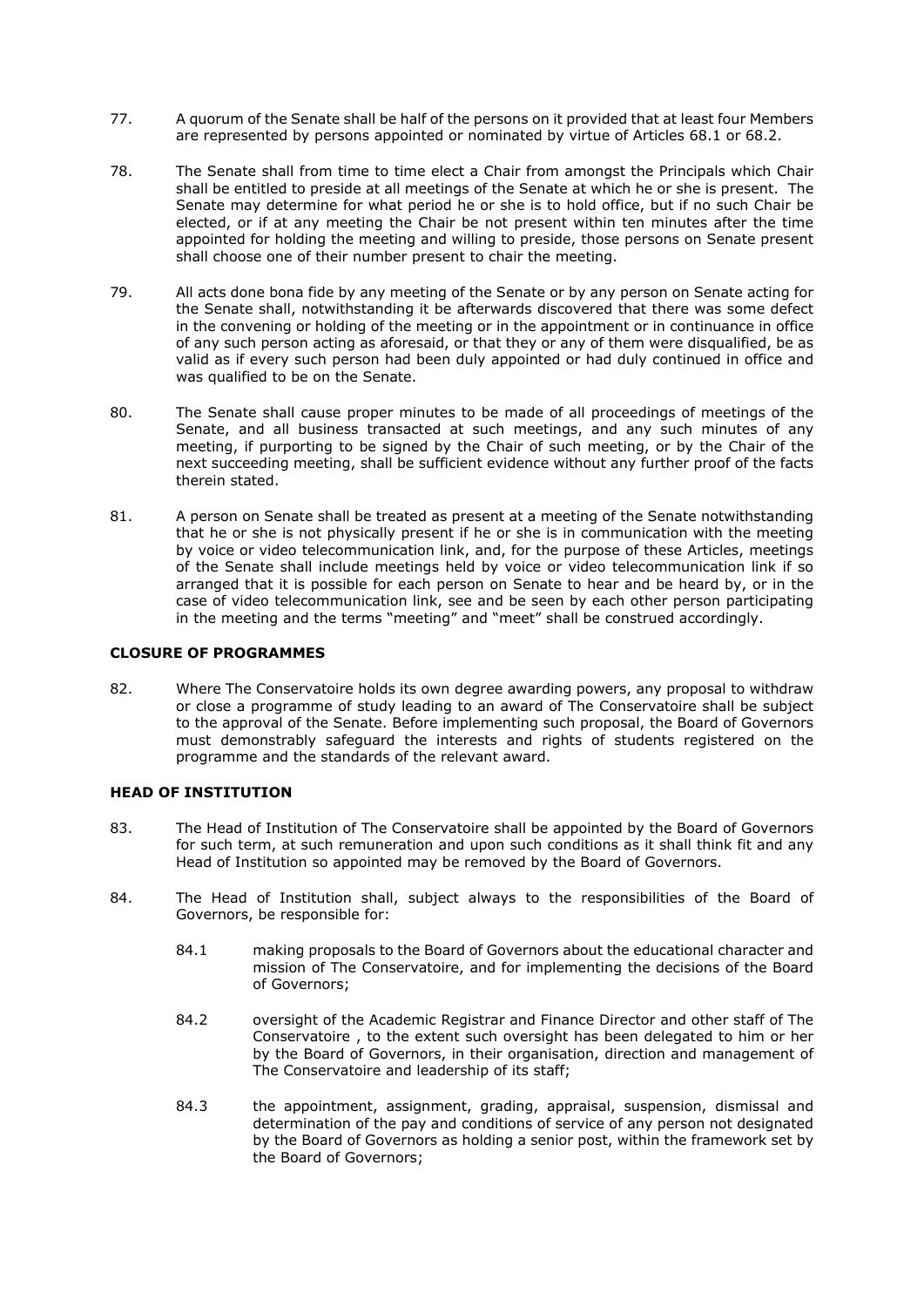- 84.4 the determination, after consultation with the Senate, of The Conservatoire's academic activities, and the determination of its other activities;
- 84.5 preparing annual estimates of income and expenditure, for consideration by the Board of Governors, and managing the budget and resources, within the estimates approved by the Board of Governors; and
- 84.6 (in so far as The Conservatoire may have any role in such matters having regard to the autonomy of the Members) the maintenance of student discipline and, within rules and procedures promulgated under these Articles, the suspension or expulsion of students on disciplinary grounds and for implementation of decisions to expel students for academic reasons.
- 85. The Board of Governors may entrust and confer upon the Head of Institution for the time being such of the executive powers exercisable under these Articles as they may think fit, and may confer those powers for such time, and to be exercised for such object and purposes, and upon such terms and conditions, and with such restrictions, as they may consider expedient, and may revoke, withdraw, alter or vary all or any of those powers, PROVIDED THAT the Head of Institution shall regularly appraise the Board of Governors of his or her actions.
- 86. For so long as he or she is appointed, the Head of Institution shall engage all persons to be employed under him or her and shall be responsible for them, and the Head of Institution may delegate any of his or her powers to such persons and on such terms and conditions, with such restrictions, as he or she may consider expedient, and may revoke, withdraw, alter or vary all or any of those powers.

## **STAFF AND STUDENT REPRESENTATION**

- 87. The Board of Governors shall make arrangements for the appointment of one person to be the Staff Governor to the Board of Governors, to be chosen by and from the members of staff of the Members from time to time. The Staff Governor shall serve for a period of three years from appointment, and shall be eligible for reappointment. The Staff Governor shall be subject to disqualification on the grounds set out in Article 11, mutatis mutandis, and shall immediately be disqualified if he or she cease to be a member of staff of a Member.
- 88. The Board of Governors shall make arrangements for the appointment of one person to be a Student Governor to the Board of Governors, to be chosen by and from the students of the Members from time to time. The Student Governor shall serve for a period of one year from appointment (which may be extended until the annual general meeting following the anniversary of their appointment), and shall be eligible for reappointment. The Student Governor shall be subject to disqualification on the grounds set out in Article 11, mutatis mutandis, and shall immediately be disqualified if they cease to be a student of a Member.
- 89. The Staff Governors and the Student Governor shall be entitled to receive notice of, and to attend, speak and vote, at all general meetings of The Conservatoire, all meetings of the Board of Governors, and all meetings of any committee of the Board of Governors to which they have been appointed. The Staff Governors and the Student Governor shall not be entitled to receive notice of, or any papers, minutes, or other documents relating to, and shall withdraw from (and not be entitled to vote at) any part of any meeting dealing with any matter which would or might disclose personal details of any person employed by The Conservatoire or any of its Members, any student of The Conservatoire or any of its Members, or any member of the Board of Governors. This shall include but not be limited to any consideration of the appointment, assignment, remuneration, appraisal, conditions of service, conduct, promotion, discipline, examination, suspension or dismissal of any such person.
- 90. No act done bona fide by a meeting of the Members or of the Board of Governors shall be invalid or called into question by reason of any defect or irregularity in the appointment of the Staff Governor or the Student Governor, or by the failure of the Staff Governor or the Student Governor to attend any such meeting, or by the fact that there may be any vacancy in the Staff Governor or the Student Governor. Where a Staff or Student Governor vacancy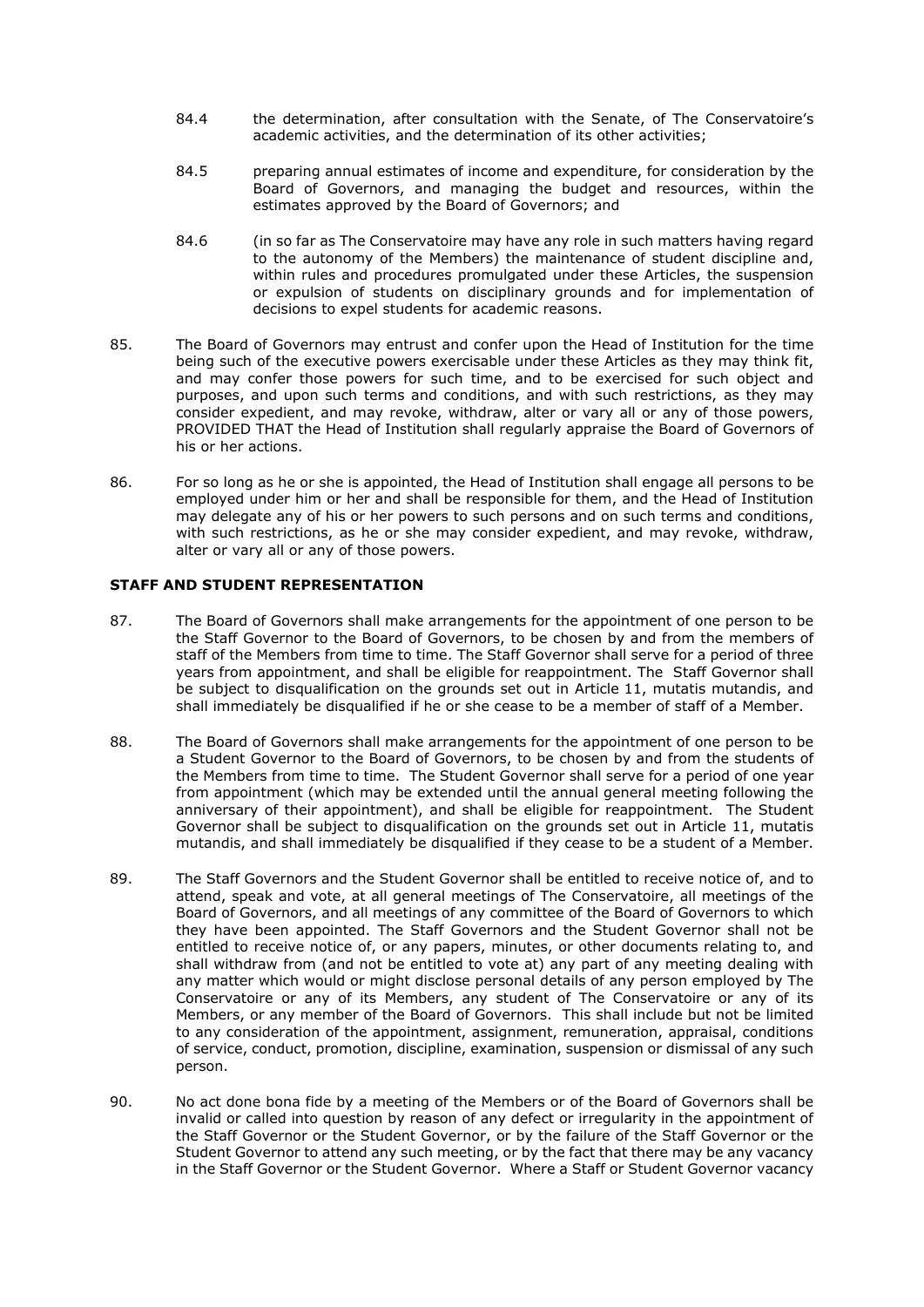exists, the Board may consider using its powers (Article 6) to co-opt a staff member or student to the Board.

#### **PRINCIPALS OF MEMBERS**

- 91. A Nominated Governor shall not be the Principal of the appointing Member (which term shall mean the chief executive officer) but such person shall nevertheless be entitled to receive notice of, and to attend and speak, but not vote, at all general meetings of The Conservatoire and all meetings of the Board of Governors.
- 92. No act done bona fide by a meeting of the Members or of the Board of Governors shall be invalid or called into question by the failure of the Principal of the relevant Member to attend any such meeting, or by the fact that there may be any vacancy in the post of Principal of any such Member.

#### **STAFF**

93. All of The Conservatoire's staff shall serve under a contract of employment with the Conservatoire but so that it shall be permitted for The Conservatoire to engage staff as selfemployed contractors, secondees from Members or others or via agencies.

#### **CONDUCT**

94. After consultation with The Conservatoire's staff, the Board of Governors shall make rules relating to the conduct of The Conservatoire's staff. In making such rules the Board of Governors shall have regard to the need to ensure that academic staff have freedom within the law to question and test received wisdom, and to put forward new ideas and controversial or unpopular opinions, without placing themselves in jeopardy of losing their jobs or any other privileges they may have at The Conservatoire.

## **SUSPENSION AND DISMISSAL**

- 95. The Chair of the Board of Governors, or in the absence of the Chair, the Deputy Chair, may suspend from duty with pay, the holder of a senior post for misconduct or other good and urgent cause. The Chair or Deputy Chair acting as chair shall report such suspension in writing to the Board of Governors within two working days or as soon thereafter as practicable.
- 96. The Head of Institution may suspend from duty, with pay, any member of The Conservatoire's staff other than the holder of a senior post for misconduct or other good and urgent cause.
- 97. Any member of The Conservatoire's staff suspended from duty under Articles 95 or 96 shall be entitled to receive from the Head of Institution, or in the case of the holders of senior posts, from the Chair or Deputy Chair, written notification of the suspension, setting out the grounds on which the decision to suspend has been taken.
- 98. Procedures for the suspension of The Conservatoire's staff under Articles 95 or 96 shall be specified in rules made by the Board of Governors after consultation with The Conservatoire's staff.
- 99. If the Chair of the Board of Governors, or in his or her absence then the Deputy Chair , or a majority of the members of the Board of Governors, consider that it may be appropriate for the Board of Governors to dismiss the holder of a senior post, the Chair, Deputy Chair, or the Board of Governors as appropriate shall refer the matter to a Special Committee of the Board of Governors, which shall be convened as soon as reasonably possible to examine the facts and otherwise investigate the grounds for dismissal and to make a report to the Board of Governors.
- 100. The person whose dismissal is to be considered by the Special Committee shall have the right to make representations to the Special Committee, including oral representations, for which purpose he or she may be accompanied and represented by a friend.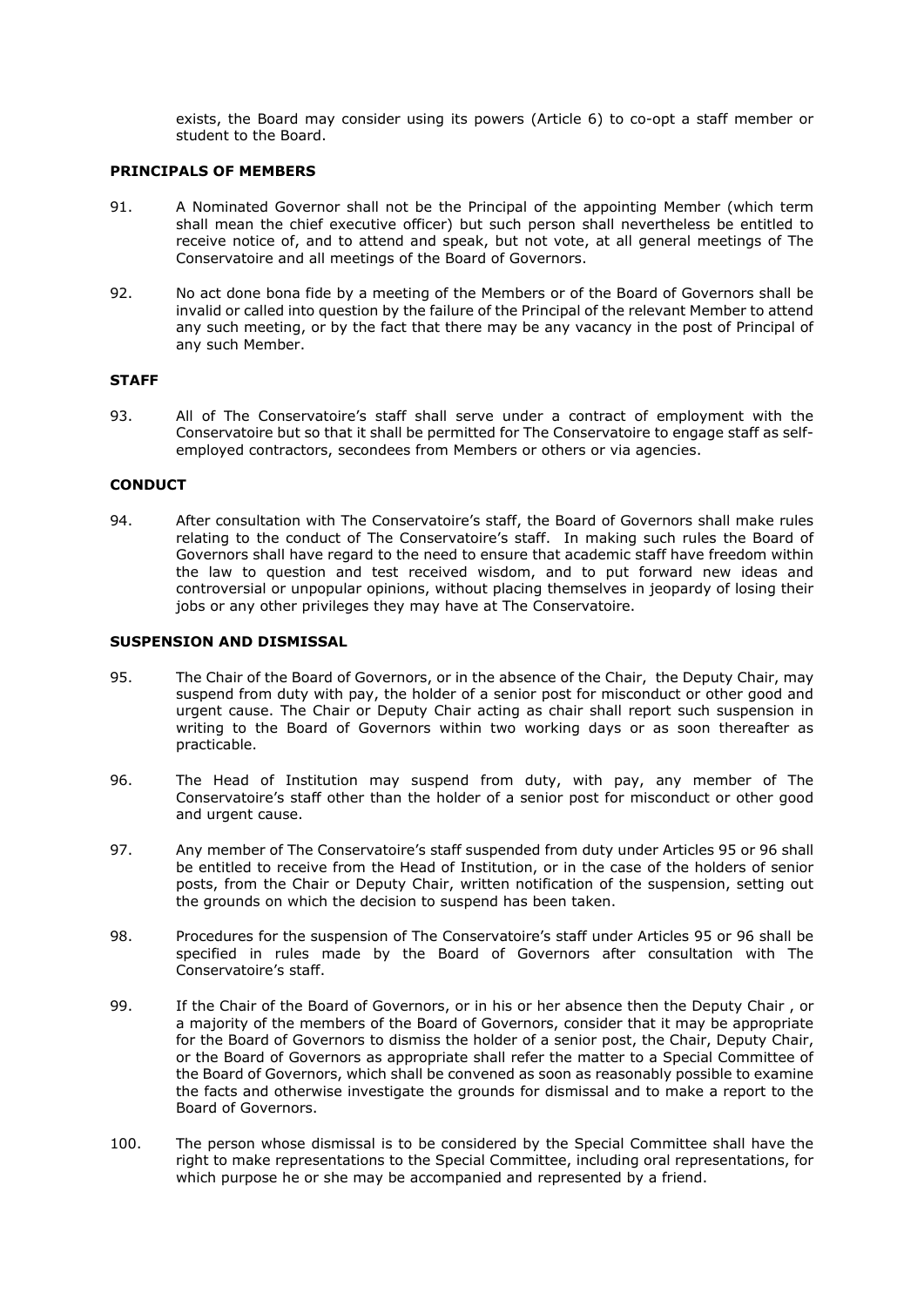- 101. The Special Committee shall prepare a written report for consideration by the Board of Governors, a copy of which shall be sent to the person to whom it relates. The report shall set out the facts relating to the case and any considerations which the Special Committee considers should be taken into account in the Board of Governors' consideration of the matter. The report should not contain recommendations as to the decisions to be taken by the Board of Governors.
- 102. The Board of Governors shall consider the report of the Special Committee and take such action as it considers appropriate, which may include the dismissal of the person concerned. The person concerned shall have the right to make representations to the Board of Governors, including oral representations, for which purpose he or she may be accompanied and represented by a friend.
- 103. The Special Committee shall consist of five members of the Board of Governors, or half of all of the governors eligible to be members of the Special Committee, whichever is the less. The Chair of the Board of Governors, Deputy Chair and the Head of Institution shall not be eligible for membership of the Special Committee. The Board of Governors shall make rules specifying procedures for the conduct of the Special Committee.
- 104. The Head of Institution may dismiss any of The Conservatoire's staff other than the holder of a senior post and if the circumstances are such that he or she is entitled to do so by virtue of the conduct of that member of The Conservatoire's staff, that dismissal may take immediate effect without any need for prior notice.
- 105. Where the Head of Institution considers it possible that he or she may dismiss such a member of The Conservatoire's staff and the circumstances described in Article 104 do not apply, he or she shall notify the member of The Conservatoire's staff concerned of that possibility. That member of The Conservatoire's staff shall be given an opportunity to make representations to the Head of Institution (including oral representations, for which purpose The Conservatoire staff member may be accompanied and represented by a friend) before any decision to dismiss by the Head of Institution is taken.
- 106. Where a member of The Conservatoire's staff has been dismissed pursuant to Article 104 or a decision to dismiss has been taken pursuant to Article 105 that member of The Conservatoire's staff may appeal against the dismissal or decision, as the case may be, to the Board of Governors. In the case of an appeal against a decision to dismiss, the dismissal shall not take effect until the appeal has been determined.
- 107. Procedures for the dismissal of The Conservatoire's staff by the Head of Institution and for the consideration of appeals against dismissals shall be specified in rules made by the Board of Governors after consultation with The Conservatoire's staff. The rules shall provide for rights of representation.

# **GRIEVANCE**

108. After consultation with The Conservatoire's staff the Board of Governors shall make rules specifying procedures according to which staff may seek redress of any grievances relating to their employment.

## **STUDENTS**

- 109. There shall be a students' union or unions as required under law which shall conduct and manage its own affairs and funds in accordance with a constitution approved by the Board of Governors and shall present audited accounts annually by way of the Head of Institution to the Board of Governors. No amendment to or recession of that constitution, in whole or in part, shall be valid unless and until approved by the Board of Governors.
- 110. The Board of Governors, after consultation with the Senate, the Members and representatives of the students, and having due regard to the autonomy of the Members, shall approve rules with respect to the conduct of students, including procedures for suspension and expulsion (which procedures shall recognise the role of any relevant Member in respect of any student proposed to be suspended or expelled).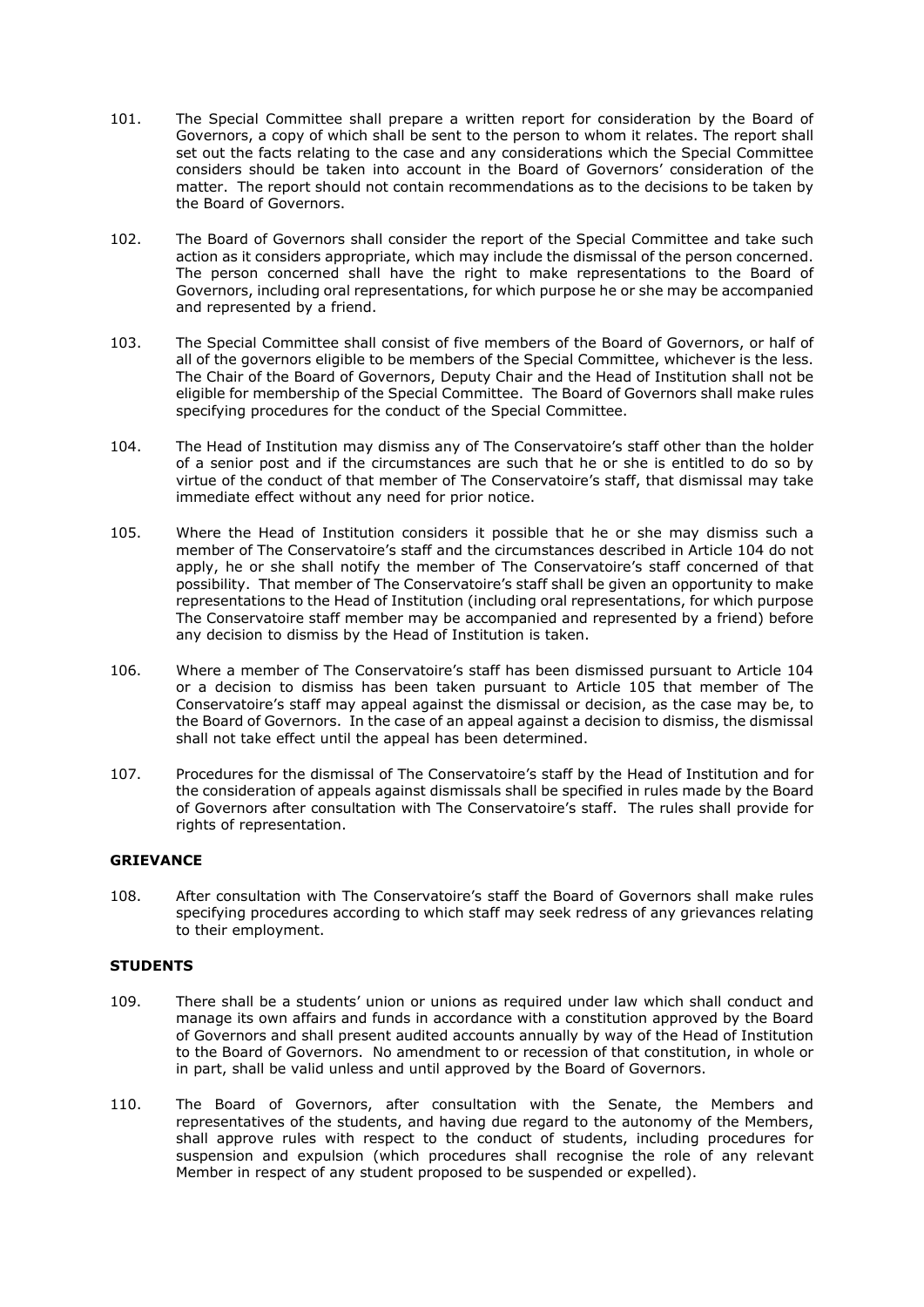111. In exercise of their responsibilities under these Articles, the Senate, after consultation with the Board of Governors, the Members and representatives of the students, and having due regard to the autonomy of the Members, shall approve procedures for the expulsion of a student for an unsatisfactory standard of work or other academic reasons (which procedures shall recognise the role of any relevant Member in respect of any student proposed to be expelled).

## **RULES AND BYE-LAWS**

112. The Board of Governors (having due regard to the autonomy of the Members) shall have power to make rules and bye-laws concerning such matters with regard to the government and conduct of The Conservatoire as it shall think fit. Such rules and bye-laws shall be subject to the provisions of these Articles.

## **SECRETARY**

113. The Board of Governors may appoint a Secretary for such term, at such remuneration, and upon such conditions as the Board of Governors shall think fit and any such Secretary so appointed may be removed by the Board of Governors. The provisions of section 280 of the Act shall apply.

## **THE SEAL**

114. The seal of The Conservatoire shall not be affixed to any instrument except by the authority of a resolution of the Board of Governors, and in the presence of at least two members of the Board of Governors, or one member of the Board of Governors and the Secretary (if any) and the said members or member of the Council shall sign every instrument to which the seal be so affixed in their presence, and in favour of any purchaser or person bona fide dealing with The Conservatoire such signatures shall be conclusive evidence of the fact that the seal has been properly affixed.

## **ACCOUNTS**

- 115. The Board of Governors shall cause accounting records to be kept in accordance with the requirements of the Act and consistently with any lawful requirements imposed upon The Conservatoire as a condition of the receipt of funds from any third party.
- 116. The accounting records shall be kept at the Office, or subject to the provisions of the Act, at such other place or places as the Board of Governors shall think fit, and shall be open to the inspection of the Members of The Conservatoire, and of any governor on the Board of Governors, of the officers of The Conservatoire, of the Auditors of The Conservatoire and of the Charity Commissioners for England and Wales.

# **AUDIT**

- 117. In accordance with the provisions of the Act once at least in every year the accounts of The Conservatoire shall be examined and the correctness of the profit and loss account and balance sheet ascertained by one or more properly qualified Auditor or Auditors.
- 118. Auditors shall be appointed and their duties regulated in accordance with the provisions of the Act and consistently with any lawful requirements imposed upon The Conservatoire as a condition of the receipt of funds from any third party.

## **NOTICES**

- 119. A notice may be served by The Conservatoire on any Member or Governor:
	- 119.1 by delivering by hand to the United Kingdom address recorded for the Member in the register of Members or register of directors (as the case may be);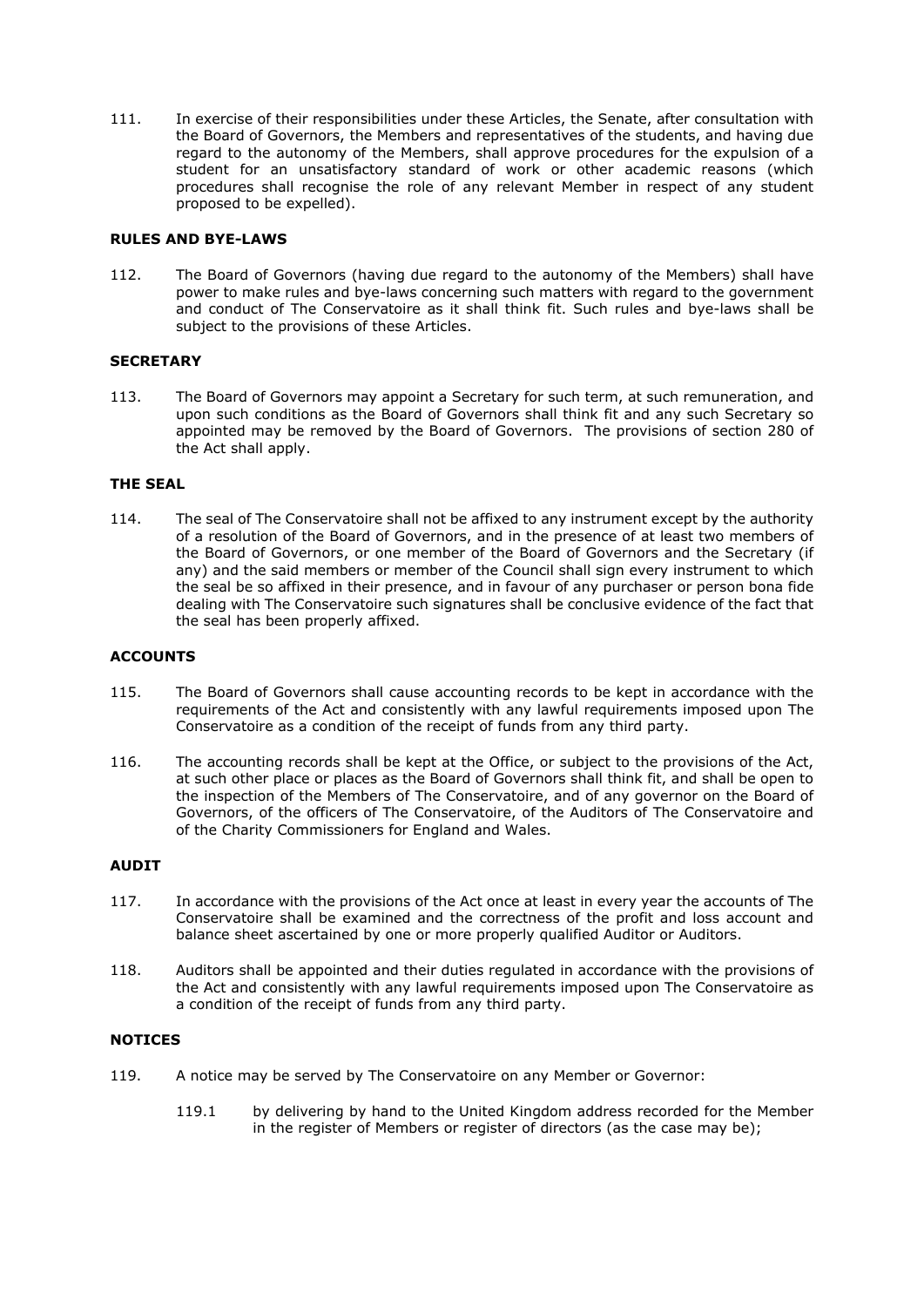- 119.2 by sending it by post or courier in an envelope (with postage or delivery paid) to the United Kingdom address recorded for the Member in the register of Members or register of directors (as the case may be);
- 119.3 by electronic mail to an email address notified by the Member or Governor (as the case may be)in writing; or
- 119.4 by means of a website the address of which has been notified to the Member or Governor (as the case may be) in writing (with an email to such Member or Governor specifying that a notice has been placed on such website)

in accordance with the provisions of the Acts.

- 120. A notice may be served by any Member or Governor on The Conservatoire:
	- 120.1 by delivering by hand to the registered address for the time being of The Conservatoire; or
	- 120.2 by sending it by post or courier in an envelope (with postage or delivery paid) to the to the registered address for the time being of The Conservatoire
- 121. Any notice given in accordance with these Articles is to be treated for all purposes as having been received:
	- 121.1 24 hours after being sent by electronic mail or delivered by hand or courier to the relevant address;
	- 121.2 two clear days after being sent by first class post to the relevant address;
	- 121.3 three clear days after being sent by second class post to the relevant address;
	- 121.4 on the date on which the notice was posted on a website (or, if later, the date on which the Member or Governor (as the case may be) was notified of the posting on the website in accordance with these Articles and the Act);
	- 121.5 on being handed to the Member or Governor (as the case may be) personally, or if earlier; or
	- 121.6 as soon as the Member or Governor (as the case may be) acknowledges actual receipt.

## **GUARANTEE**

- 122. The liability of the members is limited.
- 123. Every Member of The Conservatoire undertakes to contribute such amount as may be required, which shall not exceed  $£1$ , to the assets of The Conservatoire if it should be wound up while it is a member or within one year after it ceased to be a Member, for payment of The Conservatoire's debts and liabilities contracted before it ceased to be a Member, and of the costs, charges and expenses of winding up, and for the adjustment of the rights of the contributors among themselves.

## **INDEMNITY**

124. Subject to the provisions of the Act but without prejudice to any indemnity to which a Governor may otherwise be entitled, every Governor or other officer of The Conservatoire shall be indemnified out of the assets of The Conservatoire against any liability incurred by him or her in defending any proceedings, whether civil or criminal, in which judgment is given in his or her favour or in which he or she is acquitted or in connection with any application in which relief is granted to him or her by the court from liability for negligence, default, breach of duty or breach of trust in relation to the affairs of The Conservatoire.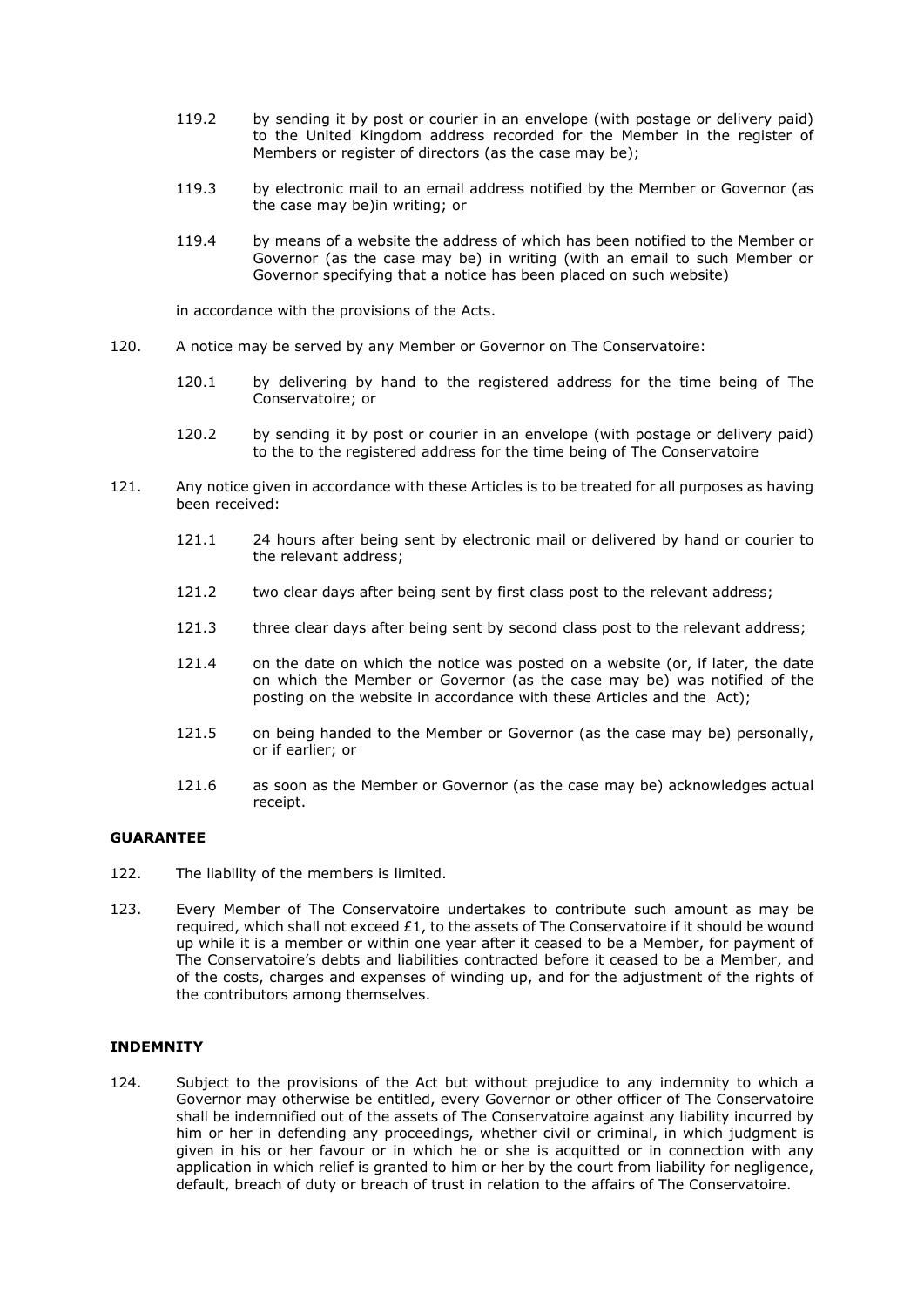## **WINDING UP**

125. If upon the winding up or dissolution of The Conservatoire there remains, after the satisfaction of all debts and liabilities, any property whatsoever, the same shall not be paid to or distributed among the members of The Conservatoire, but shall be transferred to some other charitable institution (whether or not a Member) having objects similar to the objects of The Conservatoire. Such institution or institutions shall be determined by the Members of The Conservatoire at or before the time of dissolution.

#### **AMENDMENT OF ARTICLES**

- 126. These Articles may be amended or replaced by resolution of the Members or as required by the Office for Students in accordance with the Act save that no amendment or replacement shall take effect unless and until the Members have been notified of its approval by the Office for Students, after consultation with the Members.
- 127. No addition, alteration, or amendment shall be made to or in the provisions of the Articles of Association for the time being in force, which will cause The Conservatoire to cease to be a company to which section 60 of the Act applies.

## **INTERPRETATION**

128.1 In these Articles the words in the left hand column shall have the meanings ascribed to them in the right hand column

| the Act                 | the Companies Act 2006                                                                                                                                                                                                                                                                                                                                                                                                   |
|-------------------------|--------------------------------------------------------------------------------------------------------------------------------------------------------------------------------------------------------------------------------------------------------------------------------------------------------------------------------------------------------------------------------------------------------------------------|
| Affiliate               | any institution affiliated to The Conservatoire<br>from time to time in accordance with these<br>Articles                                                                                                                                                                                                                                                                                                                |
| Associate               | any charitable institution which the Board of<br>Governors admits as an associate in accordance<br>with these Articles                                                                                                                                                                                                                                                                                                   |
| these Articles          | these Articles of Association and the regulations<br>of The Conservatoire from time to time in force                                                                                                                                                                                                                                                                                                                     |
| authenticated document  | a document sent (a) by hard copy that is signed<br>by the person sending it, or (b) electronically in<br>which the identity of the sender is confirmed in<br>a manner specified by The Conservatoire (or<br>where no such manner has been specified,<br>which contains or is accompanied by a<br>statement of the identity of the sender and The<br>Conservatoire has no reason to doubt the truth<br>of that statement) |
| the Board of Governors  | the Board of Governors for the time being of The<br>Conservatoire                                                                                                                                                                                                                                                                                                                                                        |
| the Head of Institution | the Head of Institution for the time being of The<br>Conservatoire                                                                                                                                                                                                                                                                                                                                                       |
| connected person        | (a) a child, parent, grandchild, grandparent,<br>brother or sister of a member of the Board of<br>Governors, (b) the spouse or civil partner of a<br>member of the Board of Governors or anyone<br>falling within paragraph (a), (c) a person<br>carrying on business in partnership with a<br>member of the Board of Governors or with any<br>person falling with paragraph (a) or (b), (d) an                          |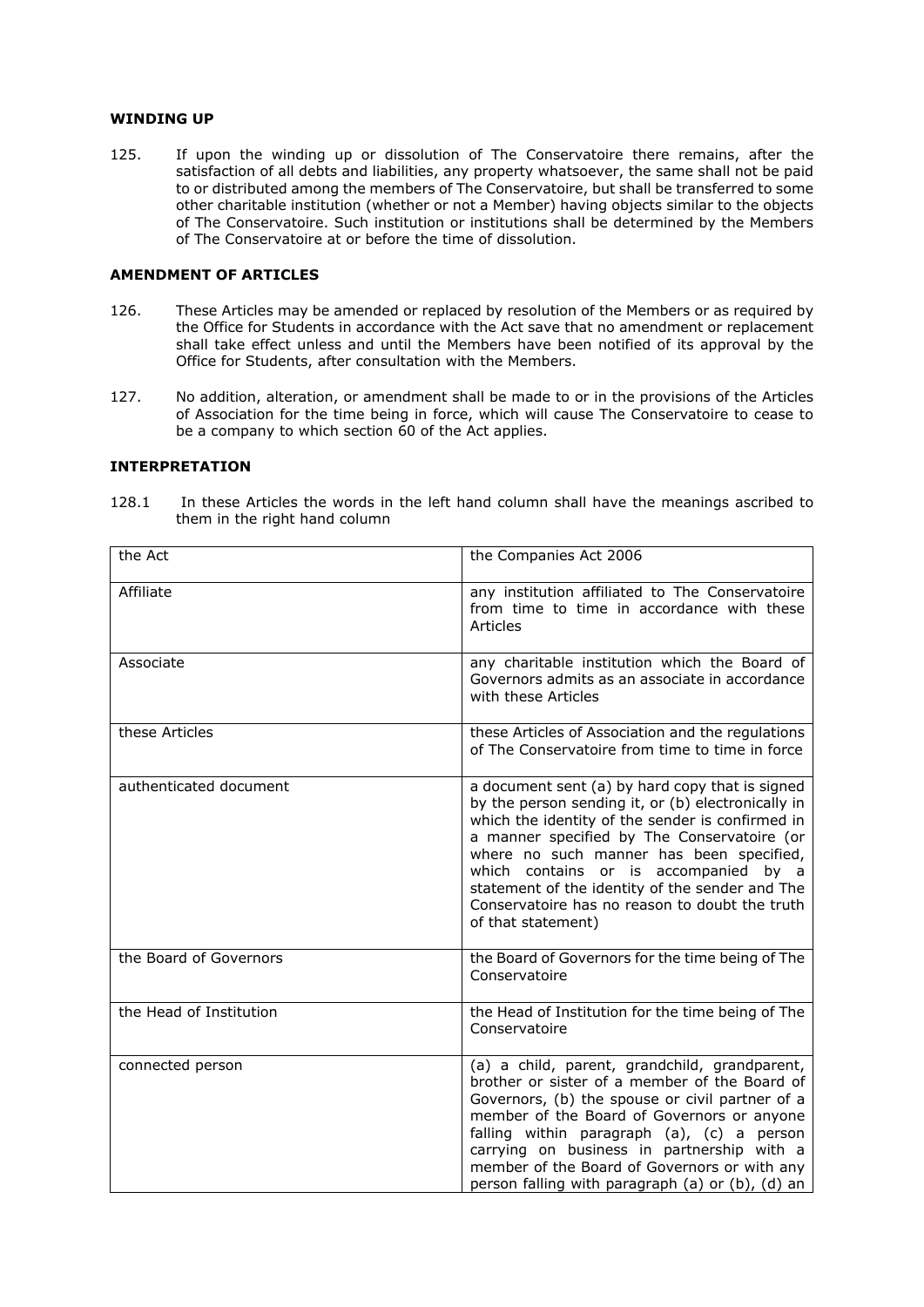|                                   | institution which is controlled by a member of<br>the Board of Governors or by any person falling<br>within paragraphs (a), (b) and (c) (or which is<br>controlled by any two or more such persons<br>when taken together), (e) a body corporate in<br>which a member of the Board of Governors or<br>any person within paragraphs (a) to (c) has a<br>substantial interest (or in which two or more<br>persons, taken together,<br>such<br>have<br>a,<br>substantial interest) |
|-----------------------------------|---------------------------------------------------------------------------------------------------------------------------------------------------------------------------------------------------------------------------------------------------------------------------------------------------------------------------------------------------------------------------------------------------------------------------------------------------------------------------------|
| The Conservatoire                 | the above-named Conservatoire                                                                                                                                                                                                                                                                                                                                                                                                                                                   |
| Conservatoire Executive Committee | a group comprising the Head of Institution<br>principals of each of the Members, finance<br>director of The Conservatoire and academic<br>registrar of The Conservatoire                                                                                                                                                                                                                                                                                                        |
| Governor                          | any member of the Board of Governors who as<br>a matter of law is both a director of the<br>Conservatoire and a charity trustee                                                                                                                                                                                                                                                                                                                                                 |
| material benefit                  | a benefit which may or may not be financial but<br>which has a monetary value                                                                                                                                                                                                                                                                                                                                                                                                   |
| Member                            | any institution admitted as a member of The<br>Conservatoire from time to time in accordance<br>with these Articles                                                                                                                                                                                                                                                                                                                                                             |
| Membership Interest               | the legal entitlement of an institution being a<br>Member                                                                                                                                                                                                                                                                                                                                                                                                                       |
| month                             | calendar month                                                                                                                                                                                                                                                                                                                                                                                                                                                                  |
| the Office                        | the registered office of the Conservatoire                                                                                                                                                                                                                                                                                                                                                                                                                                      |
| Principal                         | the person occupying the role of principal or<br>chief executive officer or head of school or<br>equivalent title of the Member regardless of his<br>or her actual appellation                                                                                                                                                                                                                                                                                                  |
| responsible                       | having the right and obligation                                                                                                                                                                                                                                                                                                                                                                                                                                                 |
| the Seal                          | the common seal of the Conservatoire                                                                                                                                                                                                                                                                                                                                                                                                                                            |
| the Secretary                     | the Secretary for the time being of the<br>Conservatoire                                                                                                                                                                                                                                                                                                                                                                                                                        |
| senior post                       | any employee of the Conservatoire designated<br>by the Board of Governors as the holder of a<br>senior post                                                                                                                                                                                                                                                                                                                                                                     |
| writing                           | a legible document on paper or a document<br>which can be printed on paper including a<br>facsimile message or email                                                                                                                                                                                                                                                                                                                                                            |

128.2 Words importing the singular number only shall include the plural number, and *vice versa,*